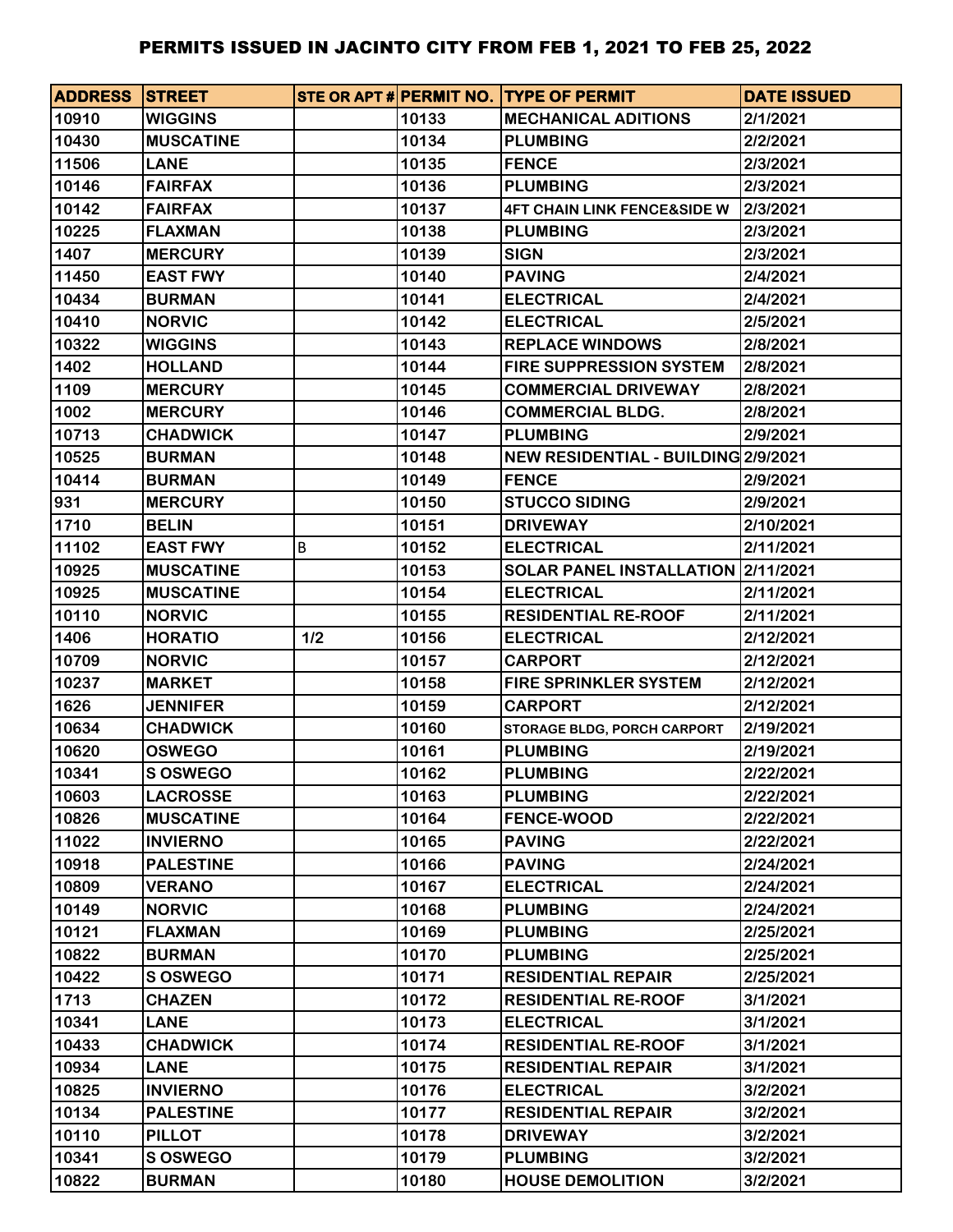| 1109  | <b>SIESTA</b>     | 10181 | <b>ELECTRICAL</b>                     | 3/3/2021  |
|-------|-------------------|-------|---------------------------------------|-----------|
| 1114  | <b>DACUS</b>      | 10182 | <b>PORCH &amp; RES. REPAIRS</b>       | 3/3/2021  |
| 10146 | <b>BURMAN</b>     | 10183 | <b>WATER &amp; SEWER DISCONNECT</b>   | 3/4/2021  |
| 11602 | <b>LANE</b>       | 10184 | <b>DRIVEWAY AND PAVING</b>            | 3/4/2021  |
| 10222 | <b>FAIRFAX</b>    | 10186 | <b>PLUMBING</b>                       | 3/4/2021  |
| 11450 | <b>EAST FWY</b>   | 10187 | <b>ELECTRICAL</b>                     | 3/5/2021  |
| 1705  | <b>SERPENTINE</b> | 10188 | <b>FENCE</b>                          | 3/5/2021  |
| 931   | <b>MERCURY</b>    | 10189 | <b>DRIVEWAY</b>                       | 3/5/2021  |
| 10313 | <b>CHADWICK</b>   | 10190 | <b>DRIVEWAY</b>                       | 3/5/2021  |
| 10922 | <b>LACROSSE</b>   | 10191 | <b>DRIVEWAY</b>                       | 3/5/2021  |
| 11605 | <b>LANE</b>       | 10192 | <b>FENCE</b>                          | 3/5/2021  |
| 10925 | <b>MUSCATINE</b>  | 10193 | <b>ELECTRICAL</b>                     | 3/8/2021  |
| 10209 | <b>CHADWICK</b>   | 10194 | <b>PAVING</b>                         | 3/8/2021  |
| 10346 | <b>MUNN</b>       | 10195 | <b>METAL CARPORT</b>                  | 3/8/2021  |
| 10614 | <b>MUSCATINE</b>  | 10196 | <b>DRIVEWAY</b>                       | 3/8/2021  |
| 10913 | <b>OSWEGO</b>     | 10197 | <b>PLUMBING</b>                       | 3/8/2021  |
| 11505 | <b>OGLESBY</b>    | 10198 | <b>RESIDENTIAL ADD.</b>               | 3/10/2021 |
| 9990  | <b>EAST FWY</b>   | 10199 | <b>PLUMBING FIRE LI</b>               | 3/10/2021 |
| 9990  | <b>EAST FWY</b>   | 10200 | <b>PLUMBING</b>                       | 3/10/2021 |
| 10346 | <b>CHADWICK</b>   | 10201 | <b>FENCE</b>                          | 3/10/2021 |
| 10102 | <b>BURMAN</b>     | 10202 | <b>PLUMBING</b>                       | 3/11/2021 |
| 10134 | <b>BURMAN</b>     | 10203 | <b>DRIVEWAY</b>                       | 3/11/2021 |
| 1506  | <b>CHESTON</b>    | 10204 | <b>NEW RESIDENTIAL</b>                | 3/11/2021 |
| 10906 | <b>FLAXMAN</b>    | 10205 | <b>REPLACE SIDING &amp;</b>           | 3/12/2021 |
| 10620 | <b>OSWEGO</b>     | 10206 | <b>RES. REP.-DAMAGE</b>               | 3/12/2021 |
| 11519 | <b>MARKET ST</b>  | 10207 | 6' FENCE                              | 3/12/2021 |
| 10614 | <b>MUSCATINE</b>  | 10208 | DRIVEWAY AND SIDEWALK                 | 3/12/2021 |
| 10137 | <b>CHADWICK</b>   | 10209 | <b>PAVING</b>                         | 3/12/2021 |
| 10410 | <b>N LACROSSE</b> | 10210 | <b>RESIDENTIAL REPAIRS-SIDING</b>     | 3/15/2021 |
| 10245 | <b>FLAXMAN</b>    | 10211 | ACCESSORY BUILDING-SHED ON 3/15/2021  |           |
| 10910 | <b>FLAXMAN</b>    | 10212 | REPLACE SIDING AND WINDOWS 3/16/2021  |           |
| 10417 | <b>S OSWEGO</b>   | 10213 | <b>CARPORT</b>                        | 3/16/2021 |
| 10626 | <b>CHADWICK</b>   | 10214 | <b>RESIDENTIAL REPAIRS</b>            | 3/16/2021 |
| 931   | <b>MERCURY</b>    | 10215 | <b>COMMERCIAL DRIVEWAY ON DACU</b>    | 3/16/2021 |
| 10620 | <b>OSWEGO</b>     | 10216 | <b>PLUMBING</b>                       | 3/16/2021 |
| 10925 | <b>WIGGINS</b>    | 10217 | <b>PLUMBING</b>                       | 3/17/2021 |
| 10338 | <b>MUNN</b>       | 10218 | <b>DRIVEWAY</b>                       | 3/17/2021 |
| 10602 | <b>FAIRFAX</b>    | 10219 | <b>RESD REPAIRS-SIDING&amp; WINDO</b> | 3/17/2021 |
| 10413 | <b>CHADWICK</b>   | 10220 | <b>REROOF OF GARAGE</b>               | 3/18/2021 |
| 11519 | <b>MARKET ST</b>  | 10221 | <b>MECHANICAL</b>                     | 3/19/2021 |
| 10118 | <b>CHADWICK</b>   | 10222 | <b>FENCE</b>                          | 3/19/2021 |
| 10426 | <b>PALESTINE</b>  | 10223 | <b>RESIDENTIAL REPAIRS</b>            | 3/19/2021 |
| 1533  | <b>JENNIFER</b>   | 10224 | <b>RESIDENTIAL REPAIRS</b>            | 3/19/2021 |
| 1618  | <b>JENNIFER</b>   | 10225 | <b>RESIDENTIAL REPAIRS</b>            | 3/22/2021 |
| 10341 | S OSWEGO          | 10226 | <b>ELECTRICAL</b>                     | 3/22/2021 |
| 1521  | <b>SERPENTINE</b> | 10227 | <b>PLUMBING</b>                       | 3/22/2021 |
| 11510 | <b>OXHAM</b>      | 10228 | <b>ELECTRICAL</b>                     | 3/22/2021 |
| 10509 | <b>LANE</b>       | 10229 | <b>FENCE-METAL</b>                    | 3/23/2021 |
| 11026 | <b>MUSCATINE</b>  | 10230 | <b>RESIDENTIAL REPAIRS</b>            | 3/23/2021 |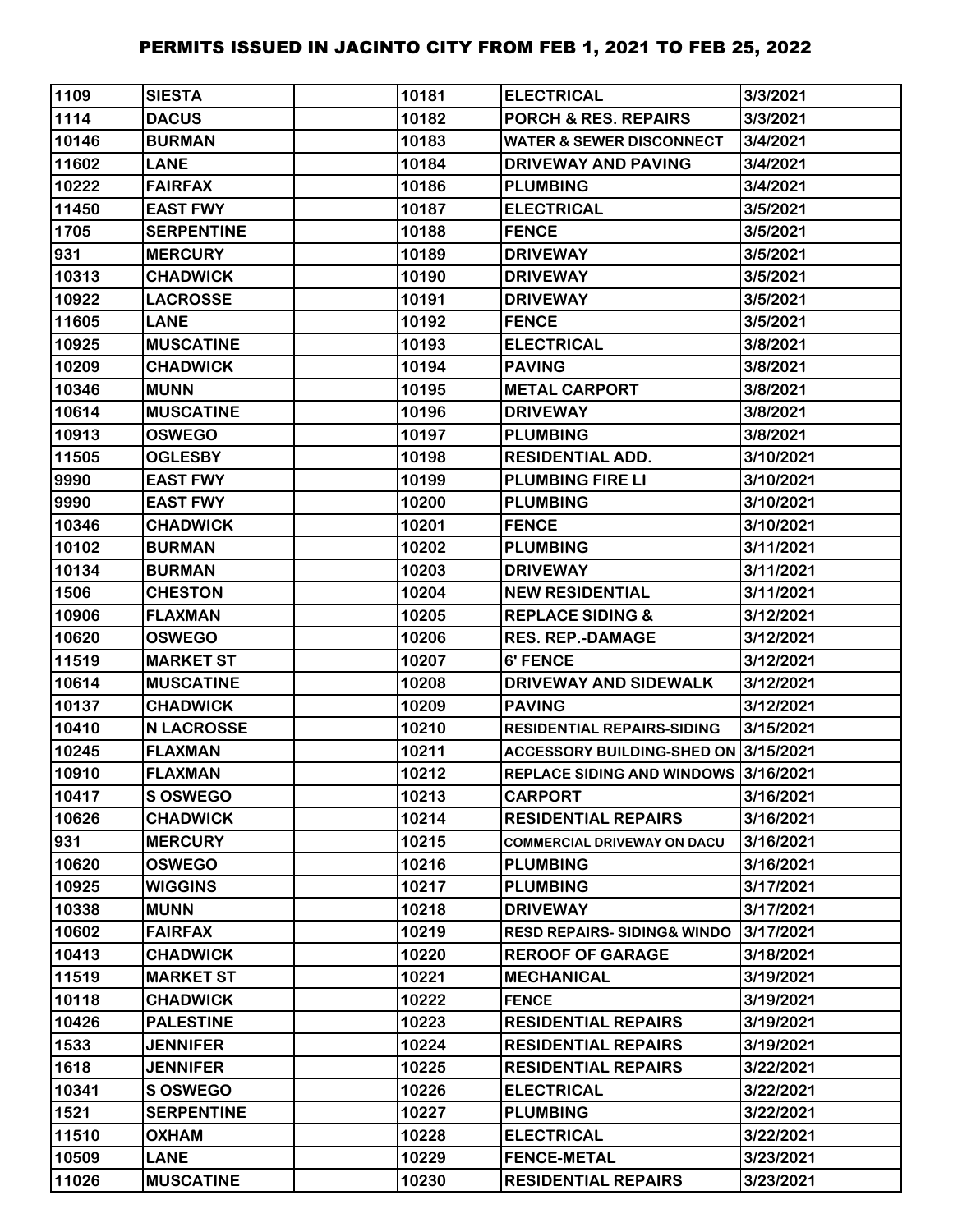| 10626 | <b>GARBER</b>    |                   | 10231 | <b>DRIVEWAY</b>                    | 3/24/2021 |
|-------|------------------|-------------------|-------|------------------------------------|-----------|
| 10934 | <b>OSWEGO</b>    |                   | 10232 | <b>PAVING</b>                      | 3/24/2021 |
| 1613  | <b>CASPERSON</b> |                   | 10233 | <b>RESIDENTIAL REPAIRS-WINDOWS</b> | 3/25/2021 |
| 10121 | <b>CHADWICK</b>  |                   | 10234 | <b>RESIDENTIAL REPAIRS-WINDOWS</b> | 3/25/2021 |
| 10229 | <b>NORVIC</b>    |                   | 10235 | <b>PLUMBING</b>                    | 3/25/2021 |
| 10205 | <b>CHADWICK</b>  |                   | 10236 | <b>ELECTRICAL</b>                  | 3/26/2021 |
| 10146 | <b>BURMAN</b>    |                   | 10237 | <b>PLUMBING</b>                    | 3/29/2021 |
| 11026 | <b>LACROSSE</b>  |                   | 10238 | <b>RESIDENTIAL RE-ROOF</b>         | 3/29/2021 |
| 11602 | <b>OXHAM</b>     |                   | 10239 | <b>PAVING</b>                      | 3/29/2021 |
| 1709  | <b>CASPERSON</b> |                   | 10240 | <b>ACCESSORY BUILDING-SHED</b>     | 3/30/2021 |
| 1709  | <b>CASPERSON</b> |                   | 10241 | <b>MECHANICAL</b>                  | 3/30/2021 |
| 11505 | <b>OXHAM</b>     |                   | 10242 | <b>CARPORT</b>                     | 3/30/2021 |
| 10122 | <b>PALESTINE</b> |                   | 10243 | <b>RESIDENTIAL RE-ROOF</b>         | 3/30/2021 |
| 1109  | <b>MERCURY</b>   |                   | 10244 | <b>FENCE</b>                       | 3/30/2021 |
| 10238 | <b>NORVIC</b>    |                   | 10245 | <b>REPLACE SIDING</b>              | 3/31/2021 |
| 10706 | <b>LANE</b>      |                   | 10246 | <b>DRIVEWAY</b>                    | 4/1/2021  |
| 10617 | <b>MUSCATINE</b> |                   | 10247 | <b>BLOCK AND BASE LEVEL</b>        | 4/1/2021  |
| 1713  | <b>CASPERSON</b> |                   | 10248 | <b>DRIVEWAY</b>                    | 4/1/2021  |
| 10310 | <b>WIGGINS</b>   |                   | 10249 | <b>PAVING</b>                      | 4/1/2021  |
| 11519 | <b>MARKET ST</b> |                   | 10250 | <b>PLUMBING</b>                    | 4/5/2021  |
| 11001 | <b>MUSCATINE</b> |                   | 10251 | <b>ELECTRICAL</b>                  | 4/5/2021  |
| 11005 | <b>MUSCATINE</b> |                   | 10252 | <b>ELECTRICAL</b>                  | 4/5/2021  |
| 1610  | <b>CASPERSON</b> |                   | 10253 | <b>DRIVEWAY</b>                    | 4/5/2021  |
| 10602 | <b>WIGGINS</b>   |                   | 10254 | <b>FENCE AND REPLACE SIDING</b>    | 4/6/2021  |
| 1702  | <b>CHESTON</b>   |                   | 10255 | <b>REROOF</b>                      | 4/6/2021  |
| 10505 | <b>CHADWICK</b>  |                   | 10256 | <b>DRIVEWAY</b>                    | 4/6/2021  |
| 10314 | <b>EAST FWY</b>  |                   | 10257 | <b>ELECTRICAL</b>                  | 4/6/2021  |
| 11510 | <b>FLAXMAN</b>   |                   | 10258 | <b>PLUMBING</b>                    | 4/6/2021  |
| 10802 | <b>MUSCATINE</b> |                   | 10259 | <b>DRIVEWAY</b>                    | 4/7/2021  |
| 10241 | <b>PALESTINE</b> |                   | 10260 | <b>RESIDENTIAL REPAIRS</b>         | 4/7/2021  |
| 10121 | <b>CHADWICK</b>  |                   | 10261 | <b>RES-REMODEL</b>                 | 4/8/2021  |
| 1626  | <b>JENNIFER</b>  |                   | 10263 | <b>ELECTRICAL</b>                  | 4/8/2021  |
| 10521 | <b>NORVIC</b>    |                   | 10264 | <b>FOUNDATION LEVEL</b>            | 4/9/2021  |
| 10117 | <b>RUMAR</b>     |                   | 10265 | <b>ACCESSORY BLDG</b>              | 4/9/2021  |
| 10930 | <b>BURMAN</b>    |                   | 10266 | <b>FENCE</b>                       | 4/9/2021  |
| 10510 | <b>WIGGINS</b>   |                   | 10267 | <b>RESIDENTIAL REPAIRS</b>         | 4/9/2021  |
| 10425 | <b>WIGGINS</b>   |                   | 10268 | <b>FENCE</b>                       | 4/9/2021  |
| 1709  | <b>CASPERSON</b> |                   | 10269 | <b>ELECTRICAL</b>                  | 4/12/2021 |
| 10606 | <b>WIGGINS</b>   |                   | 10270 | <b>DRIVEWAY</b>                    | 4/12/2021 |
| 1702  | <b>JENNIFER</b>  |                   | 10271 | <b>PLUMBING</b>                    | 4/12/2021 |
| 10405 | <b>MUSCATINE</b> |                   | 10272 | <b>WOOD FENCE</b>                  | 4/12/2021 |
| 10629 | <b>FLAXMAN</b>   |                   | 10273 | <b>SHED REPAIRS</b>                | 4/12/2021 |
| 10205 | <b>PILLOT</b>    |                   | 10274 | <b>CHAINLINK &amp; WOOD FENCE</b>  | 4/12/2021 |
| 10138 | <b>PILLOT</b>    |                   | 10275 | <b>DRIVEWAY</b>                    | 4/13/2021 |
| 10425 | <b>BURMAN</b>    |                   | 10276 | <b>DRIVEWAY</b>                    | 4/13/2021 |
| 1606  | <b>JENNIFER</b>  |                   | 10277 | <b>REROOF</b>                      | 4/13/2021 |
| 10511 | <b>LACROSSE</b>  |                   | 10278 | <b>COMM. REMODEL</b>               | 4/14/2021 |
| 10511 | <b>LACROSSE</b>  | TB1685-33/3410279 |       | <b>COMM. REMODEL</b>               | 4/14/2021 |
| 10511 | <b>LACROSSE</b>  | TB1685-33/3410280 |       | <b>COMM. REMODEL</b>               | 4/14/2021 |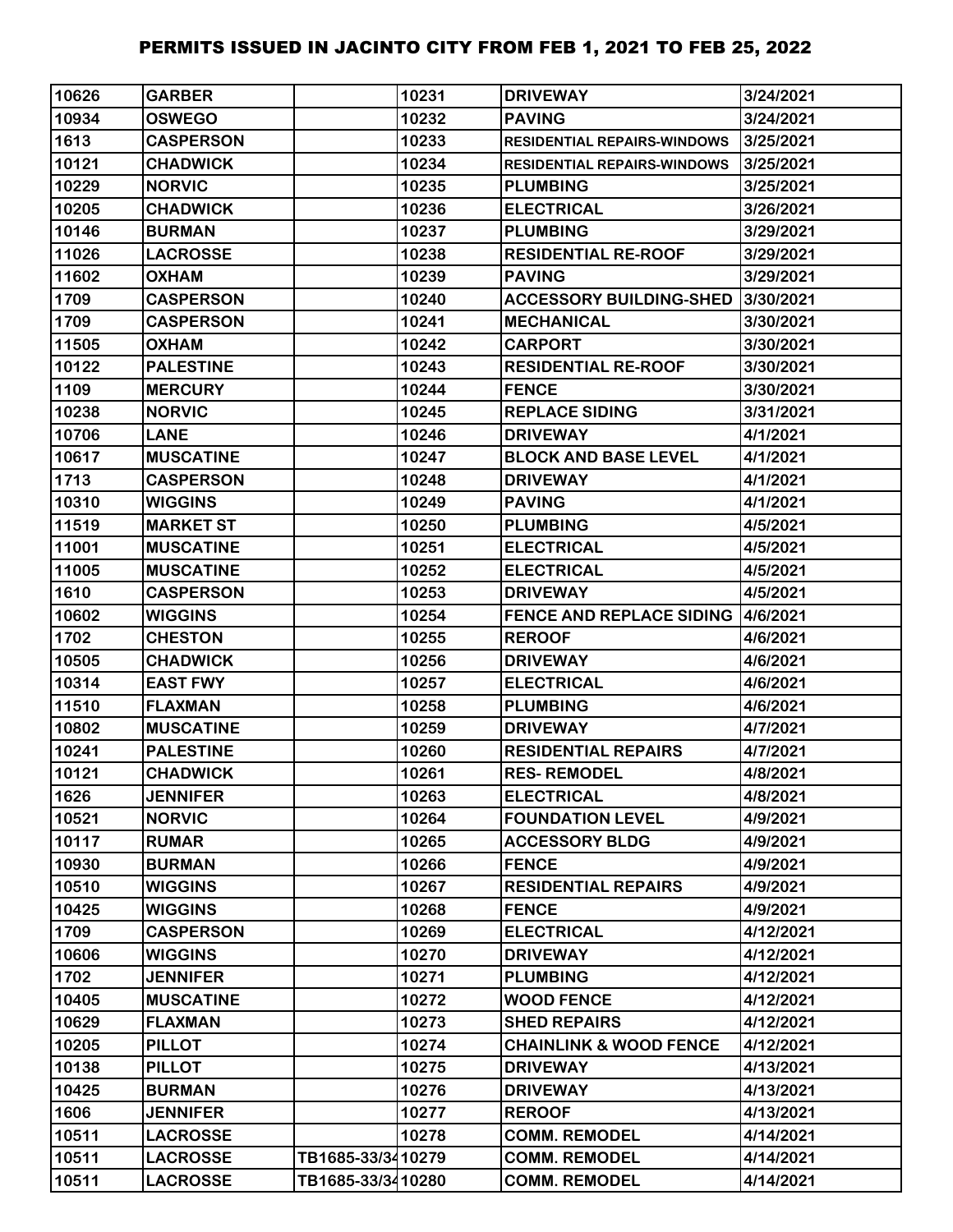| 10511 | <b>LACROSSE</b>  | TB272-31/32 10281 |       | <b>COMM. REMODEL</b>                | 4/14/2021 |
|-------|------------------|-------------------|-------|-------------------------------------|-----------|
| 10511 | <b>LACROSSE</b>  | TB272-31/32 10282 |       | <b>COMM. REMODEL</b>                | 4/14/2021 |
| 10511 | <b>LACROSSE</b>  | TB243-29/30 10283 |       | <b>COMM. REMODEL</b>                | 4/14/2021 |
| 10511 | <b>LACROSSE</b>  | TB243-29/30 10284 |       | <b>COMM. REMODEL</b>                | 4/14/2021 |
| 10511 | <b>LACROSSE</b>  |                   | 10285 | <b>COMM. REMODEL</b>                | 4/14/2021 |
| 10511 | <b>LACROSSE</b>  | 27/28             | 10286 | <b>COMM. REMODEL</b>                | 4/14/2021 |
| 10511 | <b>LACROSSE</b>  | TB900-26          | 10287 | <b>COMM. REMODEL</b>                | 4/14/2021 |
| 10511 | <b>LACROSSE</b>  | TB900-26          | 10288 | <b>COMM. REMODEL</b>                | 4/14/2021 |
| 10511 | <b>LACROSSE</b>  | TB2457-39/4010289 |       | <b>COMM. REMODEL</b>                | 4/14/2021 |
| 10918 | <b>VERANO</b>    |                   | 10290 | <b>REROOF</b>                       | 4/15/2021 |
| 10905 | <b>VERANO</b>    |                   | 10291 | <b>METAL CARPORT</b>                | 4/15/2021 |
| 11515 | <b>MARKET</b>    |                   | 10292 | <b>MECHANICAL</b>                   | 4/15/2021 |
| 1610  | <b>BURMAN</b>    |                   | 10293 | <b>RES.REPAIRS</b>                  | 4/15/2021 |
| 1317  | <b>BELIN</b>     |                   | 10294 | <b>INGROUND POOL</b>                | 4/16/2021 |
| 10201 | <b>FLAXMAN</b>   |                   | 10295 | <b>WOOD-FENCE</b>                   | 4/16/2021 |
| 10714 | <b>PILLOT</b>    |                   | 10296 | <b>WOOD FENCE</b>                   | 4/16/2021 |
| 10118 | <b>WIGGINS</b>   |                   | 10297 | <b>RES.REPAIRS</b>                  | 4/19/2021 |
| 10213 | <b>NORVIC</b>    |                   | 10298 | <b>PLUMBING</b>                     | 4/19/2021 |
| 1335  | <b>HORATIO</b>   |                   | 10299 | <b>DEMO.SHED</b>                    | 4/19/2021 |
| 1734  | <b>BELIN</b>     |                   | 10300 | <b>DRIVEWAY</b>                     | 4/20/2021 |
| 1717  | <b>JENNIFER</b>  |                   | 10302 | PATIO, ROOF DECK STRUCTUI4/20/2021  |           |
| 1506  | <b>CHESTON</b>   |                   | 10303 | <b>PLUMBING</b>                     | 4/21/2021 |
| 10146 | <b>BURMAN</b>    |                   | 10304 | <b>MECHANICAL</b>                   | 4/21/2021 |
| 10202 | <b>PALESTINE</b> |                   | 10305 | <b>FENCE</b>                        | 4/21/2021 |
| 10330 | <b>MUNN</b>      |                   | 10306 | <b>RESIDENTIAL RE-ROOF</b>          | 4/21/2021 |
| 10409 | <b>BURMAN</b>    |                   | 10307 | <b>PLUMBING</b>                     | 4/22/2021 |
| 11502 | <b>CELTIS</b>    |                   | 10308 | <b>DRIVEWAY</b>                     | 4/23/2021 |
| 1526  | <b>BELIN</b>     |                   | 10309 | <b>DRIVEWAY</b>                     | 4/23/2021 |
| 10146 | <b>BURMAN</b>    |                   | 10310 | <b>ELECTRICAL</b>                   | 4/23/2021 |
| 1702  | <b>JENNIFER</b>  |                   | 10311 | <b>MECHANICAL</b>                   | 4/23/2021 |
| 10441 | N OSWEGO         |                   | 10312 | <b>REPLACE SIDING &amp; TRIM</b>    | 4/23/2021 |
| 11020 | <b>BURMAN</b>    |                   | 10313 | <b>PLUMBING</b>                     | 4/27/2021 |
| 10122 | <b>BURMAN</b>    |                   | 10315 | <b>RESIDENTIAL RE-ROOF</b>          | 4/27/2021 |
| 921   | <b>AKRON</b>     |                   | 10316 | <b>RIGHT OF WAY</b>                 | 4/27/2021 |
| 11519 | <b>MARKET ST</b> |                   | 10317 | <b>RIGHT OF WAY</b>                 | 4/27/2021 |
| 10401 | <b>MUNN</b>      |                   | 10318 | <b>RESIDENTIAL RE-ROOF</b>          | 4/27/2021 |
| 11519 | <b>MARKET ST</b> |                   | 10319 | <b>PLUMBING</b>                     | 4/29/2021 |
| 10409 | <b>BURMAN</b>    |                   | 10320 | <b>DEMOLITION</b>                   | 4/29/2021 |
| 931   | <b>MERCURY</b>   |                   | 10321 | <b>COMMERCIAL REMODEL</b>           | 5/3/2021  |
| 11602 | <b>SEAGRAM</b>   |                   | 10322 | RES.REP.(ROOF & B.PORCH FF 5/3/2021 |           |
| 11505 | <b>OXHAM</b>     |                   | 10323 | <b>DRIVEWAY, PAVING &amp; GATE</b>  | 5/3/2021  |
| 10237 | <b>MARKET</b>    |                   | 10324 | <b>PLUMBING</b>                     | 5/4/2021  |
| 1625  | <b>JENNIFER</b>  |                   | 10325 | <b>PLUMBING</b>                     | 5/4/2021  |
| 1506  | <b>CHESTON</b>   |                   | 10326 | <b>MECHANICAL</b>                   | 5/4/2021  |
| 10529 | <b>LACROSSE</b>  |                   | 10327 | <b>ELECTRICAL</b>                   | 5/4/2021  |
| 1434  | <b>HORATIO</b>   |                   | 10328 | <b>PLUMBING</b>                     | 5/4/2021  |
| 10425 | <b>CHADWICK</b>  |                   | 10329 | <b>DRIVEWAY</b>                     | 5/4/2021  |
| 10606 | <b>WIGGINS</b>   |                   | 10330 | <b>FENCE</b>                        | 5/4/2021  |
| 10938 | <b>LACROSSE</b>  |                   | 10331 | <b>RESIDENTIAL - REMODEL</b>        | 5/5/2021  |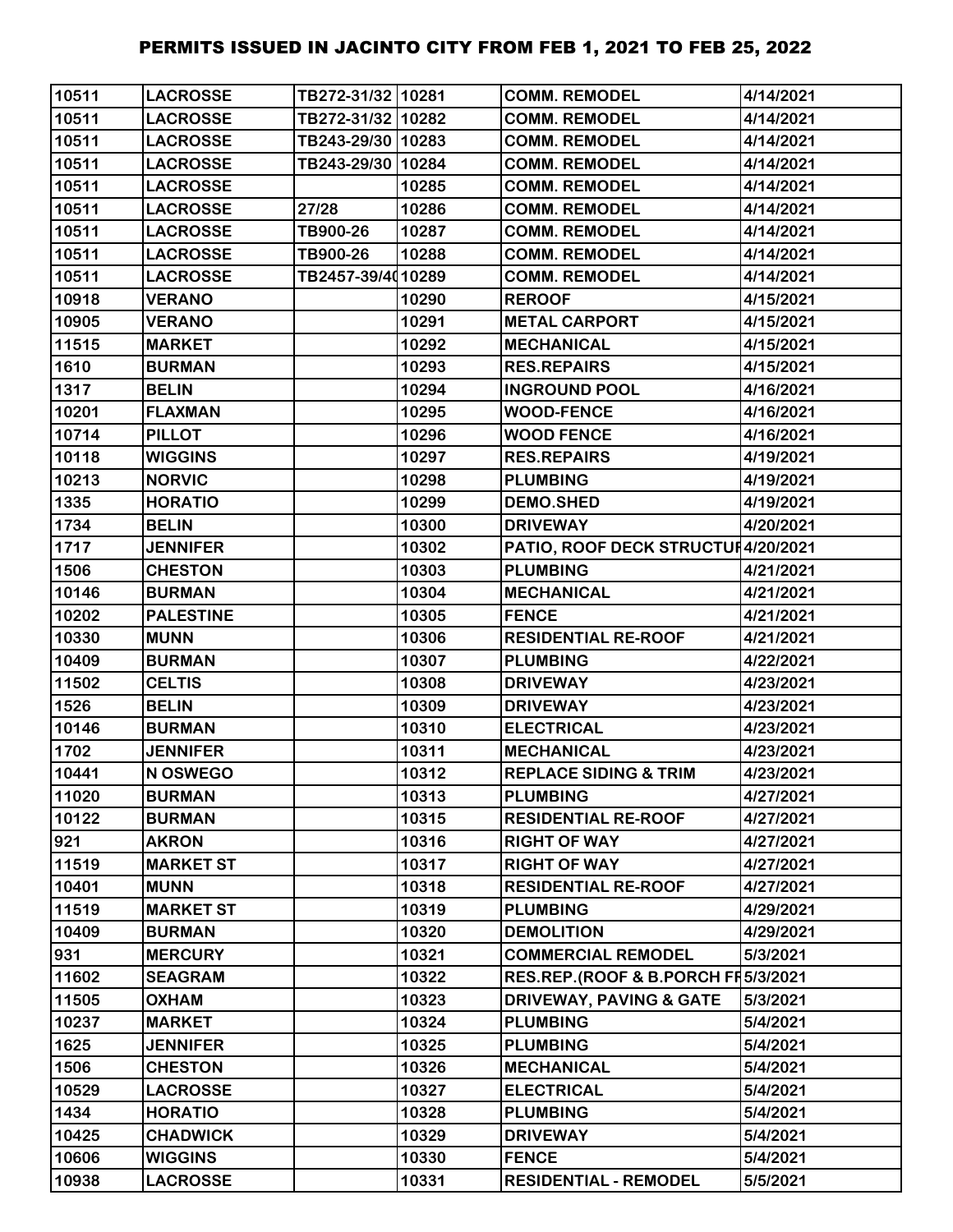| 10638           | <b>FAIRFAX</b>    | 10332 | <b>FENCE-WOOD</b>                        | 5/5/2021  |
|-----------------|-------------------|-------|------------------------------------------|-----------|
| 10702           | <b>NORVIC</b>     | 10333 | <b>REROOF</b>                            | 5/6/2021  |
| 10201           | <b>PALESTINE</b>  | 10334 | <b>RESIDENTIAL REPAIRS</b>               | 5/6/2021  |
| 10706           | <b>FLAXMAN</b>    | 10335 | <b>PAVING</b>                            | 5/6/2021  |
| 11030           | <b>VERANO</b>     | 10336 | <b>RESIDENTIAL RE-ROOF</b>               | 5/6/2021  |
| 10505           | <b>PALESTINE</b>  | 10337 | <b>FENCE &amp; GATE</b>                  | 5/6/2021  |
| 10319           | <b>PALESTINE</b>  | 10338 | COM REMODEL-REROOF & PAINT 5/7/2021      |           |
| 1426            | <b>HORATIO</b>    | 10339 | <b>DEMOLITION-SHED</b>                   | 5/7/2021  |
| 10534           | <b>PALESTINE</b>  | 10340 | <b>FENCE-GATE</b>                        | 5/7/2021  |
| 10610           | <b>BURMAN</b>     | 10341 | RES. ADDITION(BEDROOM-ON SL 5/11/2021    |           |
| 1506            | <b>CHESTON</b>    | 10342 | <b>ELECTRICAL</b>                        | 5/11/2021 |
| 11505           | <b>OGLESBY</b>    | 10343 | <b>ELECTRICAL</b>                        | 5/11/2021 |
| 10714           | <b>GARBER LN</b>  | 10344 | <b>NEW WINDOWS</b>                       | 5/12/2021 |
| 10102           | <b>FAIRFAX</b>    | 10345 | <b>ACCESSORY BUILDING</b>                | 5/12/2021 |
| 10434           | <b>PILLOT</b>     | 10346 | <b>ELECTRICAL</b>                        | 5/13/2021 |
| 10918           | <b>FLAXMAN</b>    | 10347 | <b>4FT TALL PICKET FENCE</b>             | 5/13/2021 |
| 10345           | <b>N LACROSSE</b> | 10348 | <b>RESIDENTIAL RE-ROOF</b>               | 5/13/2021 |
| 10237           | <b>MARKET</b>     | 10349 | <b>MECHANICAL</b>                        | 5/14/2021 |
| 1702            | <b>JENNIFER</b>   | 10350 | <b>DRIVEWAY</b>                          | 5/14/2021 |
| 11518           | <b>CELTIS</b>     | 10351 | <b>PLUMBING</b>                          | 5/14/2021 |
| 10209           | <b>RUMAR</b>      | 10352 | <b>GAZEBO</b>                            | 5/14/2021 |
| 11009           | <b>WIGGINS</b>    | 10353 | <b>PLUMBING</b>                          | 5/17/2021 |
| 10433           | <b>LANE</b>       | 10354 | <b>LEVEL BLOCK &amp; BASE FOUNDATION</b> | 5/17/2021 |
| 10501           | <b>WIGGINS</b>    | 10355 | <b>RESIDENTIAL RE-ROOF</b>               | 5/17/2021 |
| 10824           | <b>INVIERNO</b>   | 10356 | <b>LEVEL BLK &amp; BASE AND ADDITION</b> | 5/17/2021 |
| 10510           | <b>CHADWICK</b>   | 10357 | <b>DRIVEWAY</b>                          | 5/18/2021 |
| 10345           | <b>LANE</b>       | 10358 | <b>RESIDENTIAL ADDITION</b>              | 5/18/2021 |
| 10533           | <b>BURMAN</b>     | 10359 | <b>FENCE &amp; RESIDENTIAL REPAIRS</b>   | 5/18/2021 |
| 11013           | <b>VERANO</b>     | 10360 | LEVEL BLK & BASE AND RE-ROOF             | 5/18/2021 |
| 10909           | <b>OSWEGO</b>     | 10361 | <b>RESIDENTIAL REPAIRS</b>               | 5/18/2021 |
| 1705            | <b>SERPENTINE</b> | 10362 | <b>GENERATOR</b>                         | 5/19/2021 |
| 1705            | <b>SERPENTINE</b> | 10363 | <b>ELECTRICAL</b>                        | 5/19/2021 |
| 1705            | <b>SERPENTINE</b> | 10364 | <b>PLUMBING</b>                          | 5/19/2021 |
| 10225           | <b>MUNN</b>       | 10365 | <b>WOOD FENCE</b>                        | 5/20/2021 |
| 10517           | <b>CHADWICK</b>   | 10366 | <b>RESIDENTIAL RE-ROOF</b>               | 5/19/2021 |
| 1317            | <b>BELIN</b>      | 10367 | <b>PLUMBING</b>                          | 5/20/2021 |
| 11513           | <b>SEAGRAM</b>    | 10368 | <b>ACCESORY BUILDING</b>                 | 5/21/2021 |
| 10337           | <b>PILLOT</b>     | 10369 | <b>PAVING</b>                            | 5/21/2021 |
| 1627            | <b>CHAZEN</b>     | 10370 | <b>RESIDENTIAL RE-ROOF</b>               | 5/21/2021 |
| 10510           | <b>FLAXMAN</b>    | 10371 | <b>FENCE</b>                             | 5/21/2021 |
| 10909           | <b>INVIERNO</b>   | 10372 | <b>RESIDENTIAL RE-ROOF</b>               | 6/4/2021  |
| 10727           | <b>MUNN</b>       | 10373 | <b>DRIVEWAY</b>                          | 5/25/2021 |
| 10402           | <b>FLAXMAN</b>    | 10374 | <b>RES.REP (WINDOWS)</b>                 | 5/26/2021 |
| SC <sub>2</sub> | <b>BURMAN</b>     | 10375 | <b>ELECTRICAL</b>                        | 5/26/2021 |
| 10117           | <b>LANE</b>       | 10376 | <b>RES.REM.(SOLAR PANELS)</b>            | 5/26/2021 |
| 10117           | <b>LANE</b>       | 10377 | <b>ELECTRICAL</b>                        | 5/26/2021 |
| 10425           | <b>PILLOT</b>     | 10378 | <b>REROOF</b>                            | 5/26/2021 |
| 10346           | <b>MUNN</b>       | 10379 | <b>REROOF</b>                            | 5/26/2021 |
| 1022            | <b>AKRON</b>      | 10380 | <b>REROOF</b>                            | 5/26/2021 |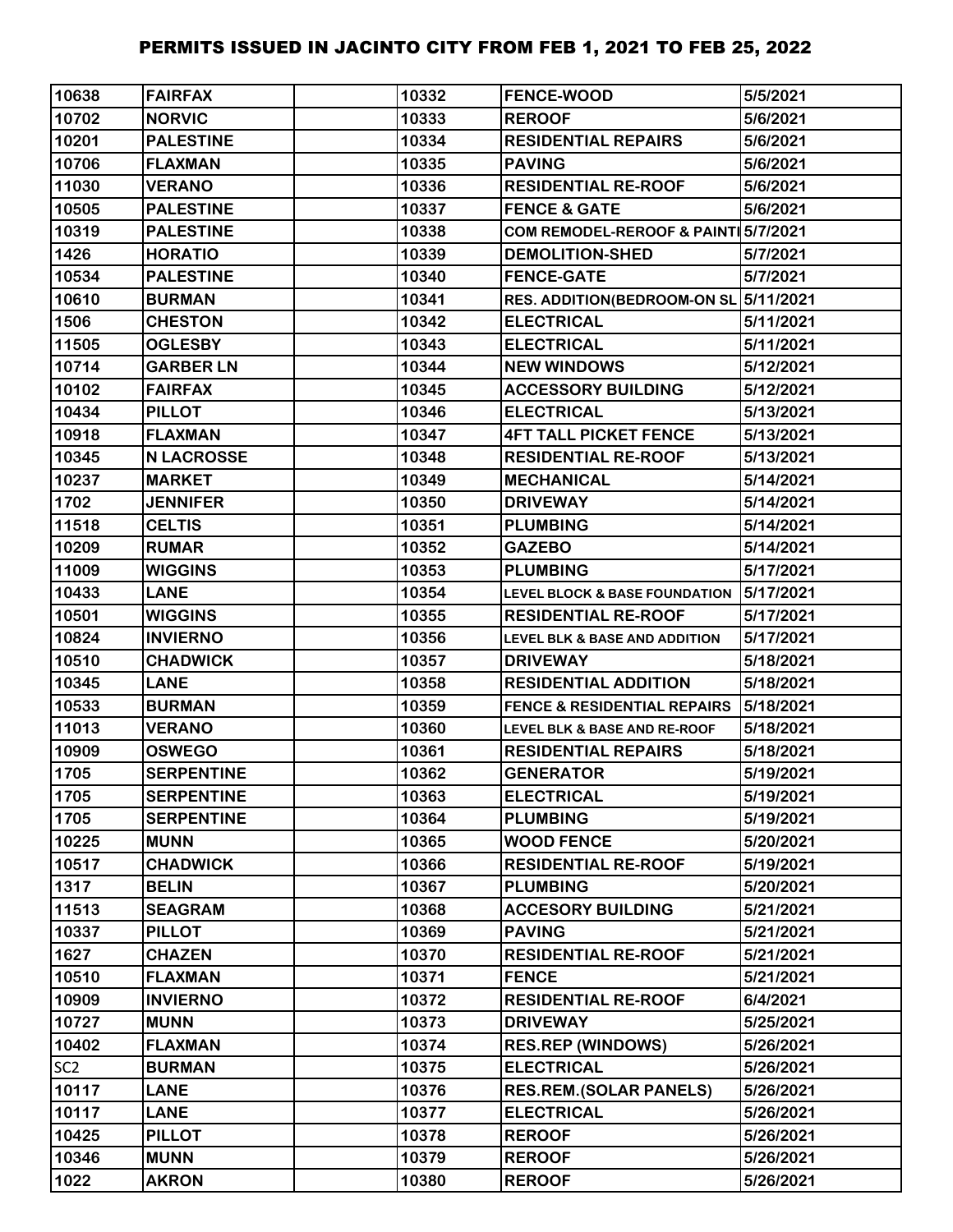| 10922 | <b>LACROSSE</b>   |     | 10381 | <b>DRIVEWAY</b>                   | 5/27/2021 |
|-------|-------------------|-----|-------|-----------------------------------|-----------|
| 10713 | <b>FAIRFAX</b>    |     | 10382 | <b>ELECTRICAL</b>                 | 5/28/2021 |
| 1406  | <b>BELIN</b>      |     | 10383 | <b>GENERATOR</b>                  | 5/28/2021 |
| 1406  | <b>BELIN</b>      |     | 10384 | <b>ELECTRICAL</b>                 | 5/28/2021 |
| 1506  | <b>CHESTON</b>    |     | 10385 | <b>DRIVEWAY</b>                   | 5/28/2021 |
| 1701  | <b>CHAZEN</b>     |     | 10386 | PAVING(WALKWAY&PATIO)             | 5/28/2021 |
| 10429 | <b>LANE</b>       |     | 10387 | <b>PLUMBING</b>                   | 5/28/2021 |
| 10702 | <b>BURMAN</b>     |     | 10388 | <b>REPLACE SIDING</b>             | 6/1/2021  |
| 10502 | <b>PILLOT</b>     |     | 10389 | <b>DRIVEWAY</b>                   | 6/1/2021  |
| 1006  | <b>DACUS</b>      |     | 10390 | <b>PLUMBING</b>                   | 6/1/2021  |
| 10638 | <b>FAIRFAX</b>    |     | 10391 | <b>PAVING</b>                     | 6/1/2021  |
| 11419 | <b>MUNN</b>       |     | 10392 | <b>PLUMBING</b>                   | 6/2/2021  |
| 11030 | <b>VERANO</b>     |     | 10393 | <b>PATIO</b>                      | 6/2/2021  |
| 11037 | <b>MARKET</b>     |     | 10394 | <b>ELECTRICAL</b>                 | 6/3/2021  |
| 11618 | <b>SEAGRAM</b>    |     | 10395 | <b>DRIVEWAY</b>                   | 6/3/2021  |
| 11110 | <b>MUSCATINE</b>  |     | 10396 | <b>RESIDENTIAL REPAIRS</b>        | 6/3/2021  |
| 10533 | <b>WIGGINS</b>    |     | 10397 | <b>ELECTRICAL</b>                 | 6/4/2021  |
| 10533 | <b>WIGGINS</b>    |     | 10398 | SOLAR PANEL INSTALLATION 6/4/2021 |           |
| 10426 | <b>PALESTINE</b>  |     | 10399 | <b>GRADE/FILL DIRT</b>            | 6/4/2021  |
| 10213 | <b>BURMAN</b>     |     | 10400 | <b>ELECTRICAL</b>                 | 6/7/2021  |
| 11510 | <b>OXHAM</b>      |     | 10401 | <b>MECHANICAL</b>                 | 6/7/2021  |
| 1501  | <b>MERCURY</b>    |     | 10402 | <b>ELECTRICAL</b>                 | 6/7/2021  |
| 1006  | <b>DACUS</b>      |     | 10403 | <b>DEMOLITION-HOUSE</b>           | 6/8/2021  |
| 931   | <b>MERCURY</b>    | B   | 10404 | <b>ELECTRICAL</b>                 | 6/9/2021  |
| 931   | <b>MERCURY</b>    | A   | 10405 | ELECTRICAL #4124                  | 6/9/2021  |
| 10434 | <b>BURMAN</b>     |     | 10406 | <b>MECHANICAL</b>                 | 6/9/2021  |
| 10237 | <b>MARKET</b>     |     | 10407 | PLUMBING 4" FIRE LINE             | 6/9/2021  |
| 10309 | <b>PILLOT</b>     |     | 10408 | <b>PLUMBING</b>                   | 6/9/2021  |
| 10121 | <b>CHADWICK</b>   |     | 10409 | <b>ELECTRICAL</b>                 | 6/9/2021  |
| 10245 | <b>MUNN</b>       |     | 10410 | <b>DRIVEWAY</b>                   | 6/9/2021  |
| 1729  | <b>JENNIFER</b>   |     | 10411 | <b>REROOF AND REPAIR FENCE</b>    | 6/10/2021 |
| 10804 | <b>MUNN</b>       |     | 10412 | <b>ELECTRICAL</b>                 | 6/10/2021 |
| 1704  | <b>HOLLAND#1</b>  |     | 10413 | <b>GAS TEST</b>                   | 6/10/2021 |
| 10402 | <b>SLACROSSE</b>  |     | 10414 | <b>REROOF</b>                     | 6/10/2021 |
| 10329 | <b>NORVIC</b>     |     | 10415 | <b>PLUMBING</b>                   | 6/10/2021 |
| 10117 | <b>LANE</b>       |     | 10416 | <b>DRIVEWAY</b>                   | 6/10/2021 |
| 10334 | <b>N LACROSSE</b> |     | 10417 | <b>RESIDENTIAL REPAIRS</b>        | 6/10/2021 |
| 11211 | <b>MUNN</b>       |     | 10418 | <b>PAVING CRUSHED ASPHALT</b>     | 6/11/2021 |
| 10222 | <b>WIGGINS</b>    |     | 10419 | <b>RESIDENTIAL RE-ROOF</b>        | 6/14/2021 |
| 1522  | <b>CHESTON</b>    |     | 10420 | <b>RESIDENTIAL RE-ROOF</b>        | 6/14/2021 |
| 1501  | <b>SERPENTINE</b> |     | 10421 | <b>RESIDENTIAL RE-ROOF</b>        | 6/15/2021 |
| 10301 | <b>FAIRFAX</b>    |     | 10422 | <b>RESIDENTIAL RE-ROOF</b>        | 6/15/2021 |
| 1406  | <b>BELIN</b>      |     | 10423 | <b>PLUMBING</b>                   | 6/16/2021 |
| 10511 | <b>LACROSSE</b>   | 239 | 10424 | <b>ELECTRICAL</b>                 | 6/16/2021 |
| 10511 | <b>LACROSSE</b>   | 240 | 10425 | <b>ELECTRICAL</b>                 | 6/16/2021 |
| 10511 | <b>LACROSSE</b>   | 228 | 10426 | <b>ELECTRICAL</b>                 | 6/16/2021 |
| 10511 | <b>LACROSSE</b>   |     | 10427 | <b>ELECTRICAL</b>                 | 6/16/2021 |
| 11121 | <b>MARKET D</b>   |     | 10428 | <b>COMMERCIAL RE-ROOF</b>         | 6/16/2021 |
| 10337 | <b>BURMAN</b>     |     | 10429 | <b>FENCE</b>                      | 6/16/2021 |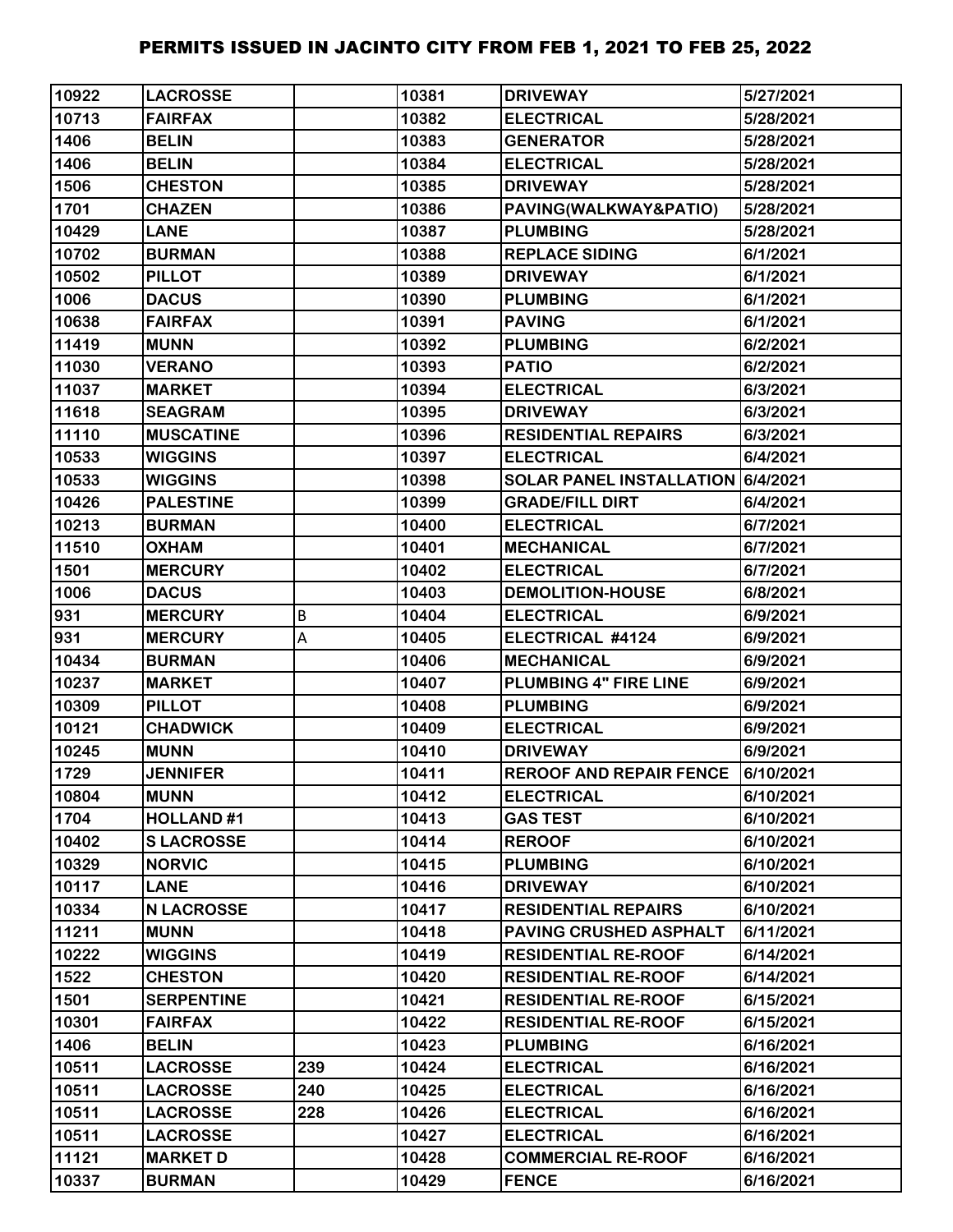| 10201 | <b>PALESTINE</b>    |   | 10430 | <b>ELECTRICAL</b>                             | 6/17/2021 |
|-------|---------------------|---|-------|-----------------------------------------------|-----------|
| 10611 | <b>PALESTINE</b>    |   | 10431 | PARTIAL DEMOLITION BACK BLD 6/17/2021         |           |
| 10326 | <b>PALESTINE</b>    | B | 10432 | <b>ELECTRICAL</b>                             | 6/17/2021 |
| 10209 | <b>RUMAR</b>        |   | 10433 | <b>WOOD SHED</b>                              | 6/18/2021 |
| 10102 | <b>NORVIC</b>       |   | 10434 | <b>RES.RE-ROOF</b>                            | 6/21/2021 |
| 10206 | <b>FLAXMAN</b>      |   | 10435 | <b>WOOD FENCE</b>                             | 6/21/2021 |
| 1611  | <b>JENNIFER</b>     |   | 10436 | <b>FENCE</b>                                  | 6/21/2021 |
| 1418  | <b>JENNIFER</b>     |   | 10437 | <b>PLB</b>                                    | 6/23/2021 |
| 10309 | <b>PILLOT</b>       |   | 10438 | <b>ELEC</b>                                   | 6/23/2021 |
| 10610 | <b>BURMAN</b>       |   | 10439 | <b>PLB</b>                                    | 6/24/2021 |
| 10613 | <b>FAIRFAX</b>      |   | 10440 | <b>LEVEL-BLK &amp; BASE</b>                   | 6/25/2021 |
| 1418  | <b>HORATIO</b>      |   | 10441 | DRIVEWAY & METAL CARPORT 6/25/2021            |           |
| 10606 | <b>PILLOT</b>       |   | 10443 | <b>PAVING</b>                                 | 6/25/2021 |
| 10630 | <b>FLAXMAN</b>      |   | 10444 | <b>PLB</b>                                    | 6/25/2021 |
| 1113  | <b>SIESTA</b>       |   | 10445 | <b>PLB</b>                                    | 6/25/2021 |
| 10438 | <b>MUSCATINE</b>    |   | 10446 | <b>PAVING</b>                                 | 6/25/2021 |
| 10145 | <b>MUNN</b>         |   | 10447 | <b>WOOD FENCE</b>                             | 6/25/2021 |
| 10217 | <b>PILLOT</b>       |   | 10448 | <b>WOOD FENCE</b>                             | 6/25/2021 |
| 10430 | <b>MUSCATINE</b>    |   | 10449 | <b>MECHANICAL</b>                             | 6/25/2021 |
| 10617 | <b>FLAXMAN</b>      |   | 10450 | <b>RESIDENTIAL RE-ROOF</b>                    | 6/28/2021 |
| 9990  | <b>EAST FWY</b>     |   | 10451 | STORM DAMAGE DEMOLITION 6/29/2021             |           |
| 11030 | <b>VERANO</b>       |   | 10452 | <b>CARPORT</b>                                | 6/29/2021 |
| 10910 | <b>MUNN</b>         |   | 10453 | <b>ELECTRICAL</b>                             | 6/30/2021 |
| 10618 | <b>PILLOT</b>       |   | 10454 | <b>PAVING</b>                                 | 7/1/2021  |
| 10506 | <b>WIGGINS</b>      |   | 10455 | PORCH AND RES. RE-ROOF                        | 7/1/2021  |
| 10134 | <b>PILLOT</b>       |   | 10456 | <b>FENCE</b>                                  | 7/1/2021  |
| 1722  | <b>CHAZEN</b>       |   | 10457 | <b>REPAIR PORCH &amp; SHED</b>                | 7/1/2021  |
| 10309 | <b>PILLOT</b>       |   | 10458 | <b>DEMOLITION OF GARAGE</b>                   | 7/1/2021  |
| 10138 | <b>MUSCATINE</b>    |   | 10459 | <b>ELECTRICAL</b>                             | 7/2/2021  |
| 10911 | <b>MUNN</b>         |   | 10460 | <b>CARPORT</b>                                | 7/2/2021  |
| 10417 | <b>N OSWEGO</b>     |   | 10461 | <b>FENCE</b>                                  | 7/2/2021  |
| 10625 | <b>NORVIC</b>       |   | 10462 | <b>RESIDENTIAL REPAIRS</b>                    | 7/6/2021  |
| 10625 | <b>NORVIC</b>       |   | 10463 | <b>PLUMBING</b>                               | 7/6/2021  |
| 10314 | <b>FLAXMAN</b>      |   | 10464 | <b>RESIDENTIAL RE-ROOF</b>                    | 7/6/2021  |
| 9990  | <b>EAST FREEWAY</b> | C | 10465 | <b>ELECTRICAL</b>                             | 7/7/2021  |
| 9701  | <b>MARKET</b>       |   | 10466 | <b>ELECTRICAL</b>                             | 7/7/2021  |
| 10521 | <b>WIGGINS</b>      |   | 10467 | REPLACE SIDING AND WINDOW 7/7/2021            |           |
| 10129 | <b>FAIRFAX</b>      |   | 10468 | <b>RESIDENTIAL RE-ROOF</b>                    | 7/7/2021  |
| 10414 | <b>FLAXMAN</b>      |   | 10469 | <b>RESIDENTIAL RE-ROOF</b>                    | 7/7/2021  |
| 10414 | <b>SLACROSSE</b>    |   | 10470 | <b>RESIDENTIAL ADDITION &amp; POR7/7/2021</b> |           |
| 10733 | <b>BURMAN</b>       |   | 10471 | <b>PAVING</b>                                 | 7/8/2021  |
| 9990  | <b>EAST FWY</b>     | В | 10472 | <b>PLUMBING</b>                               | 7/8/2021  |
| 1317  | <b>SERPENTINE</b>   |   | 10473 | <b>RESIDENTIAL RE-ROOF</b>                    | 7/9/2021  |
| 10430 | <b>MUSCATINE</b>    |   | 10474 | <b>ELECTRICAL</b>                             | 7/9/2021  |
| 10430 | <b>PALESTINE</b>    |   | 10475 | <b>BRICK SIDING</b>                           | 7/9/2021  |
| 9990  | <b>EAST FWY</b>     |   | 10476 | <b>COMMERCIAL REMODEL</b>                     | 7/12/2021 |
| 10613 | <b>MUSCATINE</b>    |   | 10477 | <b>ELECTRICAL</b>                             | 7/12/2021 |
| 10309 | <b>PILLOT</b>       |   | 10478 | <b>FENCE</b>                                  | 7/12/2021 |
| 10941 | <b>VERANO</b>       |   | 10479 | <b>REROOF</b>                                 | 7/13/2021 |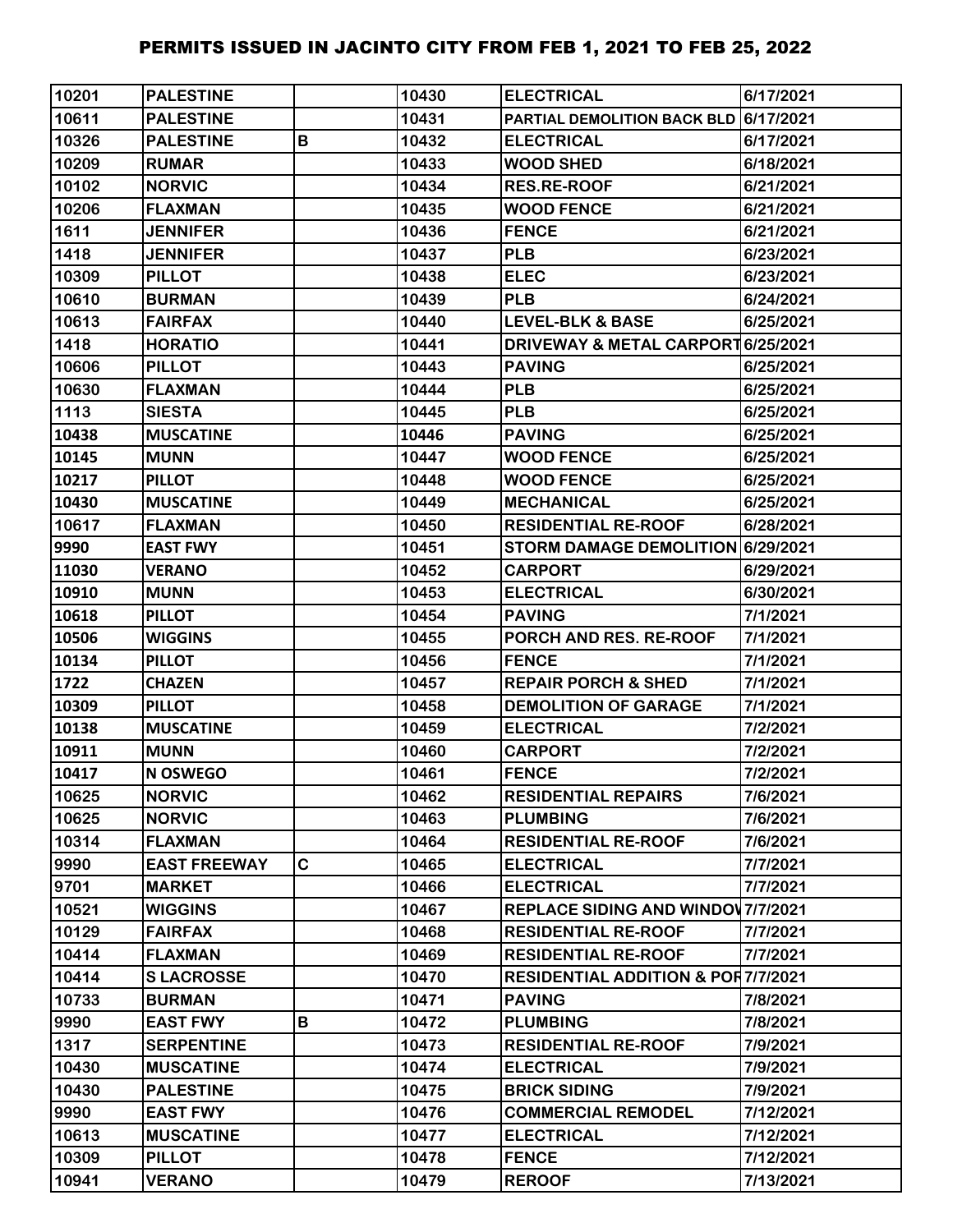| 11618 | <b>SEAGRAM</b>    |   | 10480 | <b>RESIDENTIAL REPAIRS</b>                | 7/13/2021 |
|-------|-------------------|---|-------|-------------------------------------------|-----------|
| 918   | <b>MERCURY</b>    | 1 | 10481 | <b>COMMERCIAL REMODEL</b>                 | 7/13/2021 |
| 1702  | <b>BELIN</b>      |   | 10482 | <b>RESIDENTIAL ADDITION</b>               | 7/13/2021 |
| 10129 | <b>CHADWICK</b>   |   | 10483 | <b>RESIDENTIAL RE-ROOF</b>                | 7/14/2021 |
| 1705  | <b>SERPENTINE</b> |   | 10484 | <b>PLUMBING</b>                           | 7/14/2021 |
| 10341 | <b>PALESTINE</b>  |   | 10485 | 2 WALL SIGNS & ONE POLE SI07/14/2021      |           |
| 10341 | <b>PALESTINE</b>  |   | 10486 | <b>ELECTRICAL FOR SIGNS</b>               | 7/14/2021 |
| 11406 | <b>MUNN</b>       |   | 10487 | <b>PAVING (IN BACK)</b>                   | 7/15/2021 |
| 10421 | <b>LANE</b>       |   | 10488 | <b>PLUMBING</b>                           | 7/16/2021 |
| 918   | <b>MERCURY</b>    | 1 | 10489 | <b>ELECTRICAL</b>                         | 7/16/2021 |
| 1602  | <b>CASPERSON</b>  |   | 10490 | <b>RESIDENTIAL RE-ROOF</b>                | 7/16/2021 |
| 10517 | <b>WIGGINS</b>    |   | 10491 | <b>RESIDENTIAL REPAIRS</b>                | 7/16/2021 |
| 10517 | <b>WIGGINS</b>    |   | 10492 | <b>ELECTRICAL</b>                         | 7/16/2021 |
| 10345 | <b>LANE</b>       |   | 10493 | <b>ELECTRICAL</b>                         | 7/19/2021 |
| 10533 | <b>WIGGINS</b>    |   | 10494 | 2 DRIVEWAYS                               | 7/20/2021 |
| 1101  | <b>HOLLAND</b>    | В | 10495 | <b>ELECTRICAL</b>                         | 7/20/2021 |
| 10117 | <b>RUMAR</b>      |   | 10496 | <b>RESIDENTIAL RE-ROOF</b>                | 7/20/2021 |
| 10345 | <b>LAND</b>       |   | 10497 | <b>PLUMBING</b>                           | 7/20/2021 |
| 10114 | <b>CHADWICK</b>   |   | 10498 | <b>ELECTRICAL</b>                         | 7/21/2021 |
| 10241 | <b>FLAXMAN</b>    |   | 10499 | <b>FENCE</b>                              | 7/21/2021 |
| 10337 | <b>PILLOT</b>     |   | 10500 | <b>GARAGE ADDIITION</b>                   | 7/21/2021 |
| 11502 | <b>TILLIA</b>     |   | 10501 | <b>PLUMBING</b>                           | 7/21/2021 |
| 10521 | <b>WIGGINS</b>    |   | 10502 | <b>RESIDENTIAL RE-ROOF</b>                | 7/21/2021 |
| 1626  | <b>JENNIFER</b>   |   | 10503 | <b>RESIDENTIAL REPAIRS</b>                | 7/21/2021 |
| 11009 | <b>MUSCATINE</b>  |   | 10504 | <b>FENCE</b>                              | 7/22/2021 |
| 10309 | <b>PILLOT</b>     |   | 10505 | <b>CARPORT</b>                            | 7/23/2021 |
| 1613  | <b>MERCURY</b>    |   | 10506 | <b>NEW COMMERCIAL BUILDING 17/26/2021</b> |           |
| 1725  | <b>HOLLAND</b>    |   | 10507 | <b>GRADE/FILL DIRT</b>                    | 7/26/2021 |
| 11005 | <b>MUSCATINE</b>  |   | 10508 | <b>FENCE</b>                              | 7/26/2021 |
| 10417 | N OSWEGO          |   | 10509 | <b>6 FT WOODEN GATE</b>                   | 7/27/2021 |
| 11009 | <b>LACROSSE</b>   |   | 10510 | <b>RES. FOUNDATION REPAIR</b>             | 7/28/2021 |
| 11017 | <b>LACROSSE</b>   |   | 10511 | <b>RESIDENTIAL FOUNDATION RE7/28/2021</b> |           |
| 10506 | <b>PILLOT</b>     |   | 10512 | <b>METAL CARPORT</b>                      | 7/28/2021 |
| 10217 | <b>FLAXMAN</b>    |   | 10513 | <b>ACCESSORY BUILDING</b>                 | 7/29/2021 |
| 10518 | <b>WIGGINS</b>    |   | 10514 | <b>DRIVEWAY</b>                           | 7/29/2021 |
| 10414 | <b>SLACROSSE</b>  |   | 10515 | <b>ELECTRICAL</b>                         | 7/29/2021 |
| 1406  | <b>SERPENTINE</b> |   | 10516 | <b>RESIDENTIAL RE-ROOF</b>                | 7/30/2021 |
| 10406 | <b>MUNN</b>       |   | 10517 | <b>RESIDENTIAL RE-ROOF</b>                | 8/2/2021  |
| 10313 | <b>WIGGINS</b>    |   | 10518 | <b>PLUMBING</b>                           | 8/3/2021  |
| 1721  | <b>CHESTON</b>    |   | 10519 | <b>GATE</b>                               | 8/3/2021  |
| 1401  | <b>SERPENTINE</b> |   | 10520 | <b>FENCE</b>                              | 8/3/2021  |
| 1109  | <b>MERCURY</b>    |   | 10521 | <b>WOOD FENCE</b>                         | 8/3/2021  |
| 1106  | <b>DACUS</b>      |   | 10522 | <b>FENCE</b>                              | 8/3/2021  |
| 1407  | <b>HORATIO</b>    |   | 10523 | <b>RESIDENTIAL REPAIRS</b>                | 8/5/2021  |
| 11519 | <b>MARKET ST</b>  |   | 10524 | PLB- UNDERGROUND 6"FIRE LINE              | 8/4/2021  |
| 10827 | <b>FLAXMAN</b>    |   | 10525 | <b>MECHANICAL</b>                         | 8/6/2021  |
| 10934 | <b>LACROSSE</b>   |   | 10526 | <b>PLUMBING</b>                           | 8/6/2021  |
| 11109 | <b>VERANO</b>     |   | 10527 | <b>PLUMBING</b>                           | 8/9/2021  |
| 11505 | <b>OGLESBY</b>    |   | 10528 | <b>ELECTRICAL</b>                         | 8/10/2021 |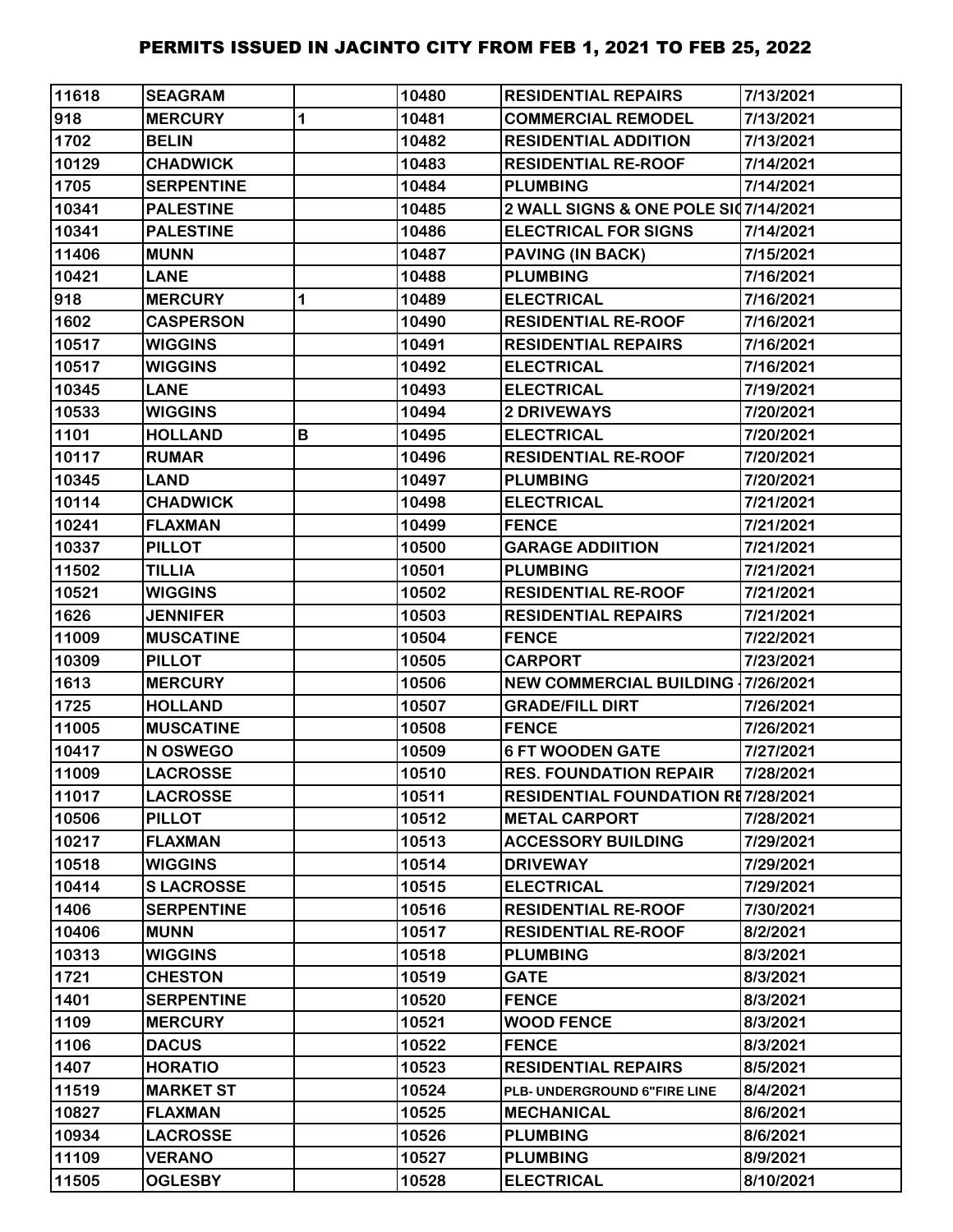| 10705 | <b>MUSCATINE</b>  |     | 10529     | <b>CARPORT-METAL</b>               | 8/10/2021 |
|-------|-------------------|-----|-----------|------------------------------------|-----------|
| 10825 | <b>MUSCATINE</b>  |     | 10530     | <b>REPLACE SIDING</b>              | 8/10/2021 |
| 935   | <b>MERCURY</b>    |     | 10531     | <b>DOUBLE SIDED SIGN</b>           | 8/10/2021 |
| 935   | <b>MERCURY</b>    |     | 10532     | <b>ELECTRICAL</b>                  | 8/10/2021 |
| 10249 | <b>BURMAN</b>     |     | 10533     | <b>PAVING</b>                      | 8/10/2021 |
| 10506 | <b>CHADWICK</b>   |     | 10534     | <b>DRIVEWAY</b>                    | 8/10/2021 |
| 10530 | <b>PALESTINE</b>  |     | 10535     | <b>RESIDENTIAL - REMODEL</b>       | 8/11/2021 |
| 11410 | <b>EAST FWY</b>   | 150 | 10536     | <b>WALL SIGN</b>                   | 8/11/2021 |
| 11410 | <b>EAST FWY</b>   | 150 | 10537     | <b>ELECTRICAL</b>                  | 8/11/2021 |
| 11030 | <b>VERANO</b>     |     | 10538     | <b>DRIVEWAY</b>                    | 8/11/2021 |
| 1622  | <b>CHESTON</b>    |     | 10539     | <b>PLUMBING</b>                    | 8/12/2021 |
| 11022 | <b>FLAXMAN</b>    |     | 10540     | <b>PLUMBING</b>                    | 8/12/2021 |
| 10634 | <b>WIGGINS</b>    |     | 10541     | <b>RESIDENTIAL RE-ROOF</b>         | 8/12/2021 |
| 10249 | <b>WIGGINS</b>    |     | 10542     | <b>RESIDENTIAL RE-ROOF</b>         | 8/12/2021 |
| 10425 | <b>FLAXMAN</b>    |     | 10543     | <b>RESIDENTIAL RE-ROOF</b>         | 8/13/2021 |
| 10509 | <b>LANE</b>       |     | 10544     | <b>CARPORT</b>                     | 8/13/2021 |
| 1306  | <b>SERPENTINE</b> |     | 10545     | <b>RESIDENTIAL RE-ROOF</b>         | 8/16/2021 |
| 10821 | <b>LANE</b>       |     | 10546     | PAVING(ASPHALT OVERLAY-P 8/16/2021 |           |
| 10345 | N OSWEGO          |     | 10547     | <b>ELECTRICAL</b>                  | 8/16/2021 |
| 1106  | <b>DACUS</b>      |     | 10548     | <b>DEMOLITION OF GARAGE</b>        | 8/16/2021 |
| 1722  | <b>CASPERSON</b>  |     | 10549     | <b>REROOF</b>                      | 8/16/2021 |
| 1529  | <b>JENNIFER</b>   |     | 10550     | <b>MECHANICAL</b>                  | 8/17/2021 |
| 11514 | <b>CELTIS</b>     |     | 10551     | <b>DRIVEWAY</b>                    | 8/17/2021 |
| 10629 | <b>BURMAN</b>     |     | 10552     | <b>DRIVEWAY</b>                    | 8/17/2021 |
| 11102 | <b>EAST FWY</b>   | В   | 10552     | <b>ELECTRICAL</b>                  | 2/11/2021 |
| 10101 | <b>PILLOT</b>     |     | 10553     | <b>RESIDENTIAL REPAIRS</b>         | 8/18/2021 |
| 1525  | <b>CHESTON</b>    |     | 10554     | <b>RESIDENTIAL RE-ROOF</b>         | 8/18/2021 |
| 1613  | <b>MERCURY</b>    |     | 10555     | <b>PLUMBING</b>                    | 8/18/2021 |
| 1413  | <b>CHESTON</b>    |     | 10556     | <b>FENCE</b>                       | 8/19/2021 |
| 10731 | <b>MUNN</b>       |     | 10557     | <b>FENCE</b>                       | 8/20/2021 |
| 10727 | <b>MUNN</b>       |     | 10558     | <b>FENCE</b>                       | 8/20/2021 |
| 10901 | <b>MARKET</b>     |     | 10559     | <b>PAVING</b>                      | 8/20/2021 |
| 10705 | <b>BURMAN</b>     |     | 10560     | <b>MECHANICAL</b>                  | 8/20/2021 |
| 10533 | <b>WIGGINS</b>    |     | 10561     | <b>FENCE</b>                       | 8/20/2021 |
| 1407  | <b>HORATIO</b>    |     | 10562     | <b>PAVING</b>                      | 8/23/2021 |
| 1430  | <b>HORATIO</b>    |     | 10563     | <b>CARPORT AND PAVING</b>          | 8/23/2021 |
| 11017 | <b>LACROSSE</b>   |     | 10564     | <b>RESIDENTIAL REPAIRS</b>         | 8/24/2021 |
| 1529  | <b>JENNIFER</b>   |     | 10565     | <b>PLUMBING</b>                    | 8/25/2021 |
| 918   | <b>MERCURY</b>    |     | 110566    | <b>PLUMBING</b>                    | 8/26/2021 |
| 10610 | <b>LACROSSE</b>   |     | 10567     | <b>DRIVEWAY</b>                    | 8/26/2021 |
| 10906 | <b>FLAXMAN</b>    |     | 10568     | <b>BACK PORCH</b>                  | 8/26/2021 |
| 10342 | <b>NORVIC</b>     |     | 10569     | PAVING-SLAB ONLY                   | 8/27/2021 |
| 10602 | <b>PILLOT</b>     |     | 10570     | <b>RES. REP (REPLACE POST</b>      | 8/27/2021 |
| 10138 | <b>CHADWICK</b>   |     | 10571     | <b>REROOF-SHINGLES ONLY</b>        | 8/30/2021 |
| 10145 | <b>WIGGINS</b>    |     | 10572     | <b>FENCE-WOOD</b>                  | 8/30/2021 |
| 10821 | <b>MUSCATINE</b>  |     | 10573     | <b>RESIDENTIAL REPAIRS</b>         | 8/31/2021 |
| 10114 | <b>PALESTINE</b>  |     | 10574     | <b>DEMOLITION OF EXISTING</b>      | 8/31/2021 |
| 10324 | <b>PALESTINE</b>  |     | 10575     | <b>PLUMBING</b>                    | 8/31/2021 |
| 11410 | <b>EAST FWY</b>   |     | 150 10576 | <b>ELECTRICAL</b>                  | 9/1/2021  |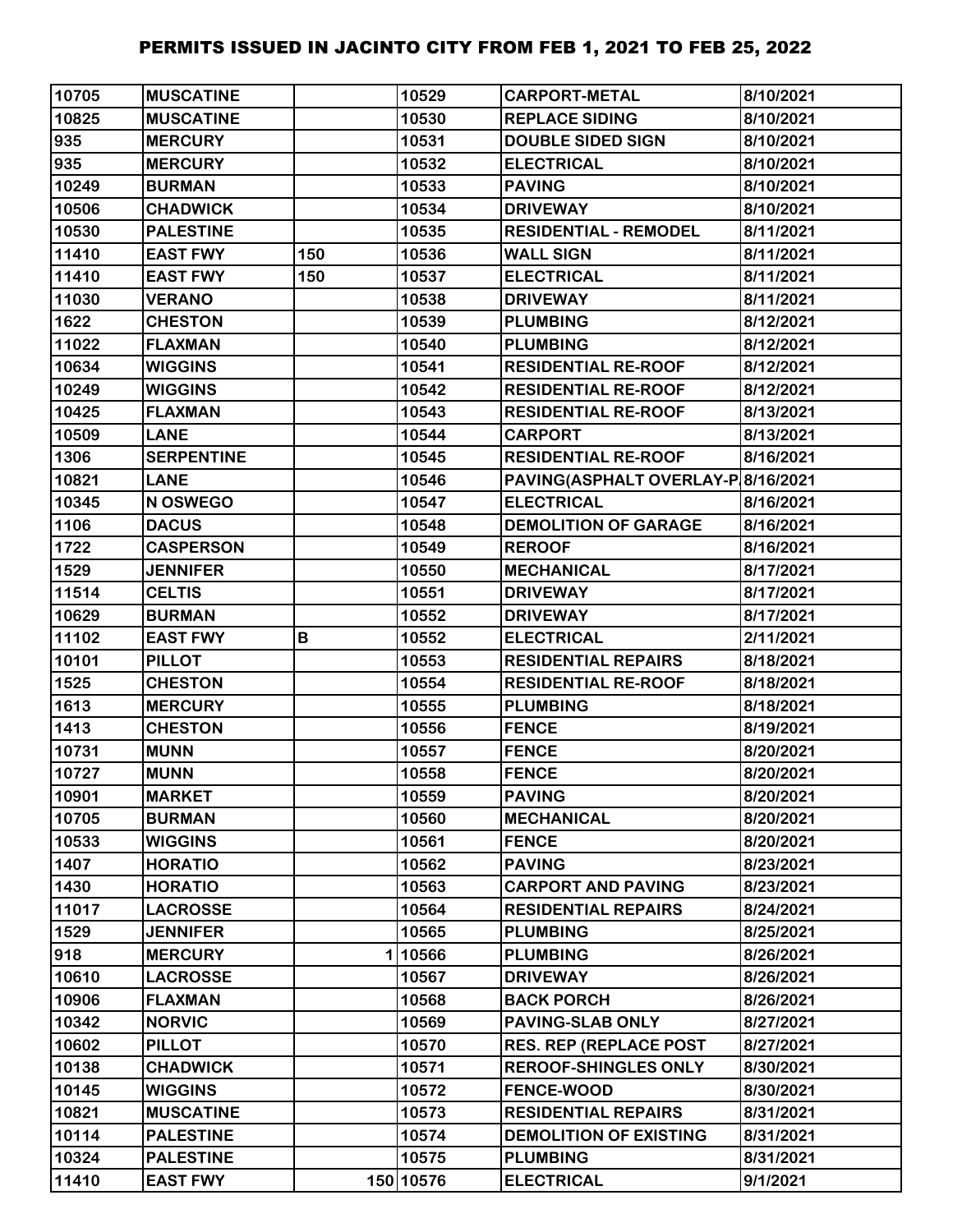| 1715  | <b>HOLLAND</b>      |     | 10577 | <b>ELECTRICAL</b>                      | 9/1/2021  |
|-------|---------------------|-----|-------|----------------------------------------|-----------|
| 11505 | <b>OGLESBY</b>      |     | 10578 | <b>PLUMBING</b>                        | 9/2/2021  |
| 10501 | <b>MUSCATINE</b>    |     | 10579 | <b>DEMOLITION OF INTERIOR</b>          | 9/3/2021  |
| 1704  | <b>HOLLAND</b>      |     | 10580 | <b>RESIDENTIAL RE-ROOF</b>             | 9/3/2021  |
| 1414  | <b>HORATIO</b>      |     | 10581 | <b>PLUMBING</b>                        | 9/7/2021  |
| 10145 | <b>CHADWICK</b>     |     | 10582 | <b>RESIDENTIAL RE-ROOF</b>             | 9/7/2021  |
| 10114 | <b>PALESTINE</b>    |     | 10583 | PLUMBING DISCONNECT                    | 9/7/2021  |
| 10402 | S OSWEGO            |     | 10584 | <b>DRIVEWAY</b>                        | 9/7/2021  |
| 10342 | <b>NORVIC</b>       |     | 10585 | <b>PLUMBING</b>                        | 9/7/2021  |
| 10214 | <b>PALESTINE</b>    |     | 10586 | DEMOLITION OF PORCH & SHE9/8/2021      |           |
| 1101  | <b>SIESTA</b>       |     | 10587 | <b>DEMOLITION-GARAGE</b>               | 9/8/2021  |
| 1026  | <b>AKRON</b>        |     | 10588 | RESIDENTIAL RE-ROOF (GARA 9/8/2021     |           |
| 10237 | <b>PILLOT</b>       |     | 10589 | NEW RESIDENTIAL - BUILDING 9/9/2021    |           |
| 11410 | <b>EAST FWY 150</b> | 150 | 10590 | <b>COMMERCIAL REMODEL</b>              | 9/9/2021  |
| 11202 | <b>OSWEGO</b>       |     | 10591 | <b>FOUNDATION REPAIR</b>               | 9/9/2021  |
| 10346 | <b>CHADWICK</b>     |     | 10592 | <b>FENCE-IRON- 6FT TALL</b>            | 9/9/2021  |
| 10705 | <b>FLAXMAN</b>      |     | 10593 | <b>ELECTRICAL</b>                      | 9/9/2021  |
| 9701  | <b>MARKET</b>       |     | 10594 | <b>COMMERCIAL REMODEL</b>              | 9/9/2021  |
| 10401 | <b>PALESTINE</b>    |     | 10595 | <b>ELECTRICAL</b>                      | 9/9/2021  |
| 10118 | <b>WIGGINS</b>      |     | 10596 | <b>REROOF</b>                          | 9/8/2021  |
| 1305  | <b>KILROY</b>       |     | 10597 | <b>ELECTRICAL</b>                      | 9/9/2021  |
| 10345 | <b>N LACROSSE</b>   |     | 10598 | <b>FRONT PORCH</b>                     | 9/9/2021  |
| 10634 | <b>MUNN</b>         |     | 10599 | SOLAR PANEL INSTALLATION 9/10/2021     |           |
| 10634 | <b>MUNN</b>         |     | 10600 | <b>ELECTRICAL</b>                      | 9/10/2021 |
| 10242 | <b>PALESTINE</b>    |     | 10601 | <b>RESIDENTIAL REPAIRS-PAINT &amp;</b> | 9/10/2021 |
| 10414 | <b>CHADWICK</b>     |     | 10602 | <b>RESIDENTIAL-REMODEL( ADDITI</b>     | 9/10/2021 |
| 10205 | <b>LANE</b>         |     | 10603 | <b>RESIDENTIAL REPAIR</b>              | 9/13/2021 |
| 10509 | <b>BURMAN</b>       |     | 10604 | <b>CARPORT</b>                         | 9/14/2021 |
| 10602 | <b>LANE</b>         |     | 10605 | PORCH & REPAIR BALCONY                 | 9/16/2021 |
| 11420 | <b>LANE</b>         |     | 10606 | <b>RE-ROOF</b>                         | 9/16/2021 |
| 10313 | <b>WIGGINS</b>      |     | 10607 | <b>RES.REPAIRS</b>                     | 9/16/2021 |
| 11613 | <b>FLAXMAN</b>      |     | 10608 | <b>DRIVEWAY</b>                        | 9/16/2021 |
| 10337 | <b>BURMAN</b>       |     | 10609 | <b>FENCE</b>                           | 9/17/2021 |
| 11601 | <b>CELTIS</b>       |     | 10610 | <b>ELECTRICAL</b>                      | 9/17/2021 |
| 11605 | <b>CELTIS</b>       |     | 10611 | <b>ELECTRICAL</b>                      | 9/17/2021 |
| 1301  | <b>JENNIFER</b>     |     | 10612 | <b>ELECTRICAL</b>                      | 9/17/2021 |
| 10129 | <b>FAIRFAX</b>      |     | 10613 | <b>FENCE</b>                           | 9/17/2021 |
| 1101  | <b>HOLLAND</b>      |     | 10614 | <b>SIDING</b>                          | 9/20/2021 |
| 9701  | <b>MARKET</b>       |     | 10615 | <b>FENCE REPAIR</b>                    | 9/20/2021 |
| 10933 | <b>MUSCATINE</b>    |     | 10616 | <b>PLUMBING</b>                        | 9/20/2021 |
| 10522 | <b>NORVIC</b>       |     | 10617 | <b>PLUMBING</b>                        | 9/20/2021 |
| 10237 | <b>PILLOT</b>       |     | 10618 | <b>PLUMBING</b>                        | 9/21/2021 |
| 10149 | <b>FAIFAX</b>       |     | 10619 | <b>RE-ROOF</b>                         | 9/21/2021 |
| 10505 | <b>NORVIC</b>       |     | 10620 | <b>LEVEL</b>                           | 9/21/2021 |
| 10213 | <b>BURMAN</b>       |     | 10621 | <b>PLUMBING</b>                        | 9/22/2021 |
| 10414 | <b>BURMAN</b>       |     | 10622 | PORCH & RES.REPAIRS                    | 9/22/2021 |
| 1306  | <b>MERCURY</b>      |     | 10623 | <b>RE-ROOF</b>                         | 9/23/2021 |
| 11430 | <b>EAST FWY</b>     | 350 | 10624 | <b>RIGHT OF WAY</b>                    | 9/23/2021 |
| 11450 | <b>EAST FWY</b>     |     | 10625 | <b>RIGHT OF WAY</b>                    | 9/23/2021 |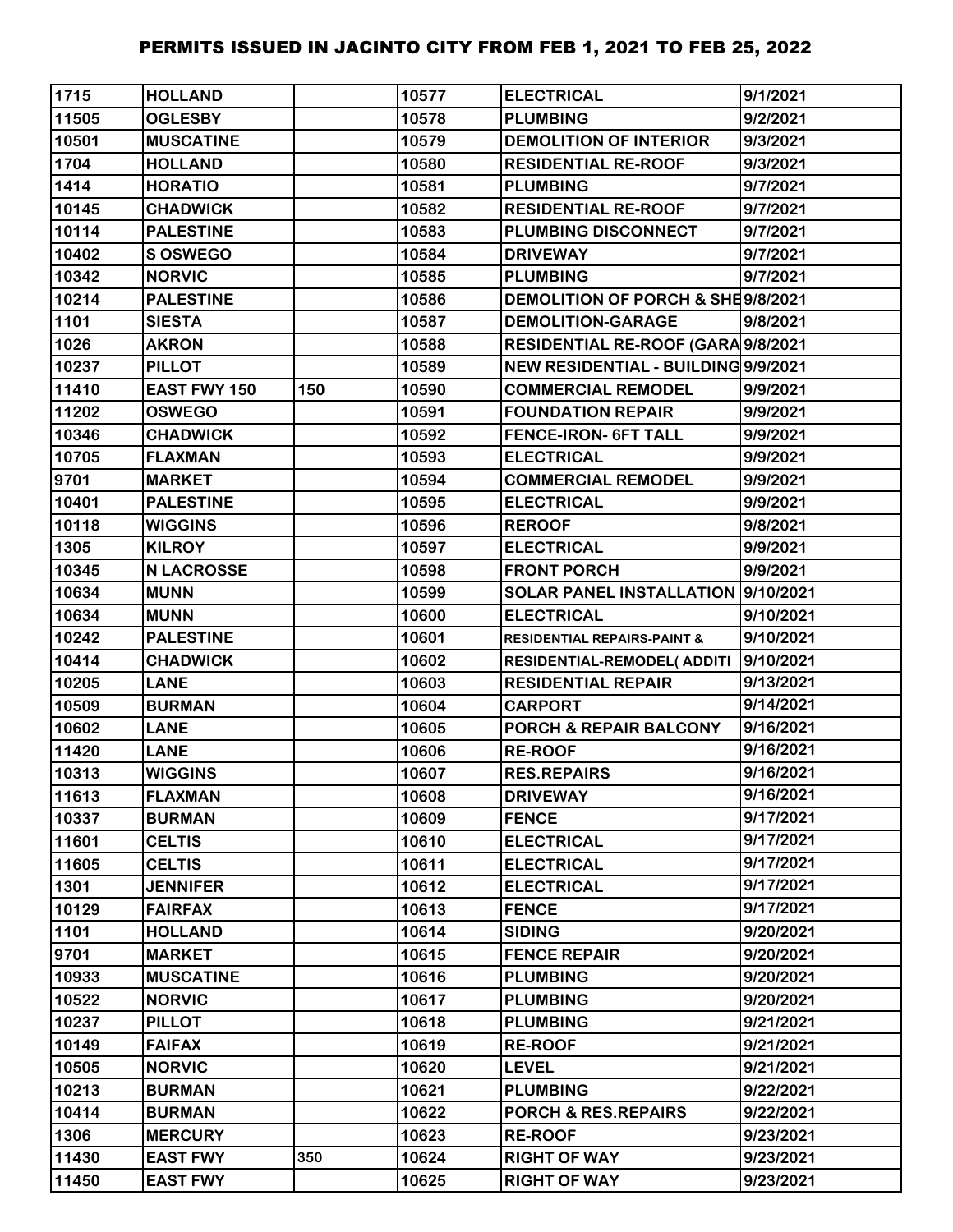| 10125 | <b>FAIRFAX</b>    |     | 10626 | <b>FENCE</b>                              | 9/24/2021  |
|-------|-------------------|-----|-------|-------------------------------------------|------------|
| 11410 | <b>EAST FWY</b>   | 150 | 10627 | <b>PLUMBING</b>                           | 9/24/2021  |
| 10317 | <b>BURMAN</b>     |     | 10628 | <b>FENCE</b>                              | 9/24/2021  |
| 10602 | <b>CHADWICK</b>   |     | 10629 | <b>RES. REPAIRS</b>                       | 9/24/2021  |
| 10701 | <b>MUSCATINE</b>  |     | 10630 | <b>PAVING</b>                             | 9/24/2021  |
| 1401  | <b>JENNIFER</b>   |     | 10631 | <b>DRIVEWAY</b>                           | 9/24/2021  |
| 10802 | <b>LACROSSE</b>   |     | 10632 | <b>CARPORT</b>                            | 9/24/2021  |
| 1306  | <b>MERCURY</b>    |     | 10633 | COMMERCIAL REPAIRS-SIDINQ9/24/2021        |            |
| 9990  | <b>EAST FWY</b>   | E   | 10634 | <b>SIGN</b>                               | 9/27/2021  |
| 9990  | <b>EAST FWY</b>   | E   | 10635 | <b>ELECTRICAL</b>                         | 9/27/2021  |
| 10602 | <b>EAST FWY</b>   |     | 10636 | <b>FENCE</b>                              | 9/27/2021  |
| 1306  | <b>MERCURY</b>    |     | 10637 | <b>COMMERCIAL DOORS AND WINDOW</b>        | 9/28/2021  |
| 1625  | <b>JENNIFER</b>   |     | 10638 | WOOD FENCE-LEFT SIDE OF HOM               | 9/28/2021  |
| 11601 | <b>MARKET ST</b>  |     | 10639 | DEMOLITION OF CELL PHONE TO               | 9/29/2021  |
| 10117 | <b>CHADWICK</b>   |     | 10640 | <b>LEVEL-BLK &amp; BASE</b>               | 9/29/2021  |
| 10725 | <b>NORVIC</b>     |     | 10641 | <b>LEVEL-BLK &amp; BASE</b>               | 9/30/2021  |
| 11015 | <b>MARKET</b>     | B   | 10642 | <b>COMMERCIAL (DOORS)</b>                 | 10/4/2021  |
| 1705  | <b>SERPENTINE</b> |     | 10643 | <b>PLUMBING</b>                           | 10/4/2021  |
| 10138 | <b>NORVIC</b>     |     | 10644 | <b>RESIDENTIAL REPAIRS</b>                | 10/4/2021  |
| 10530 | <b>MUNN</b>       |     | 10645 | <b>RESIDENTIAL RE-ROOF</b>                | 10/4/2021  |
| 10333 | <b>PILLOT</b>     |     | 10646 | PAVING-F.PORCH CEMENT REP.                | 10/4/2021  |
| 10410 | <b>PALESTINE</b>  |     | 10647 | <b>RAISE ROOF PITCH &amp; RES.REPAIRS</b> | 10/4/2021  |
| 10321 | <b>CHADWICK</b>   |     | 10648 | <b>RE-ROOF</b>                            | 10/5/2021  |
| 10522 | <b>NORVIC</b>     |     | 10649 | <b>RES.REP (Boiler Closet)</b>            | 10/5/2021  |
| 10410 | <b>PALESTINE</b>  |     | 10650 | <b>ELECTRICAL</b>                         | 10/5/2021  |
| 10213 | <b>BURMAN</b>     |     | 10651 | <b>PLUMBING</b>                           | 10/6/2021  |
| 9990  | <b>EAST FWY</b>   | B   | 10652 | <b>COMMERCIAL REMODEL</b>                 | 10/6/2021  |
| 10422 | S OSWEGO          |     | 10653 | <b>RESIDENTIAL REPAIRS</b>                | 10/6/2021  |
| 10610 | <b>BURMAN</b>     |     | 10654 | <b>MECHANICAL</b>                         | 10/6/2021  |
| 10906 | <b>MUSCATINE</b>  |     | 10655 | <b>WOOD FENCE</b>                         | 10/7/2021  |
| 10342 | <b>NORVIC</b>     |     | 10656 | <b>RESIDENTIAL ADDITION</b>               | 10/7/2021  |
| 10609 | <b>LANE</b>       |     | 10657 | <b>RESIDENTIAL REPAIRS</b>                | 10/7/2021  |
| 9990  | <b>EAST FWY</b>   | B   | 10658 | <b>PLUMBING</b>                           | 10/7/2021  |
| 9990  | <b>EAST FWY</b>   | В   | 10659 | <b>ELECTRICAL</b>                         | 10/7/2021  |
| 9990  | <b>EAST FWY</b>   | В   | 10660 | <b>MECHANICAL</b>                         | 10/8/2021  |
| 10609 | <b>LANE</b>       |     | 10661 | <b>PLUMBING</b>                           | 10/8/2021  |
| 1737  | <b>CHESTON</b>    |     | 10662 | <b>PLUMBING</b>                           | 10/8/2021  |
| 10606 | <b>PILLOT</b>     |     | 10663 | <b>BACK PORCH</b>                         | 10/8/2021  |
| 1513  | <b>SHERYL</b>     |     | 10664 | <b>RESIDENTIAL REPIRS</b>                 | 10/8/2021  |
| 10150 | <b>PILLOT</b>     |     | 10665 | <b>RESIDENTIAL REPAIR</b>                 | 10/11/2021 |
| 10150 | <b>PILLOT</b>     |     | 10666 | <b>ELECTRICAL</b>                         | 10/11/2021 |
| 10138 | <b>FLAXMAN</b>    |     | 10667 | <b>SOLAR PANELS</b>                       | 10/11/2021 |
| 10138 | <b>FLAXMAN</b>    |     | 10668 | <b>ELECTRICAL</b>                         | 10/11/2021 |
| 10913 | <b>OSWEGO</b>     |     | 10669 | <b>RESIDENTIAL RE-ROOF</b>                | 10/11/2021 |
| 10314 | <b>EAST FWY</b>   | B   | 10670 | <b>ELECTRICAL</b>                         | 10/12/2021 |
| 10337 | <b>PILLOT</b>     |     | 10671 | <b>ELECTRICAL</b>                         | 10/13/2021 |
| 10921 | <b>WIGGINS</b>    |     | 10672 | <b>DEMOLITION</b>                         | 10/13/2021 |
| 10921 | <b>WIGGINS</b>    |     | 10673 | <b>NEW RESIDENTIAL HOME</b>               | 10/13/2021 |
| 10230 | <b>EAST FWY</b>   | 2/3 | 10674 | R.O.W(INSTALL SM                          | 10/14/2021 |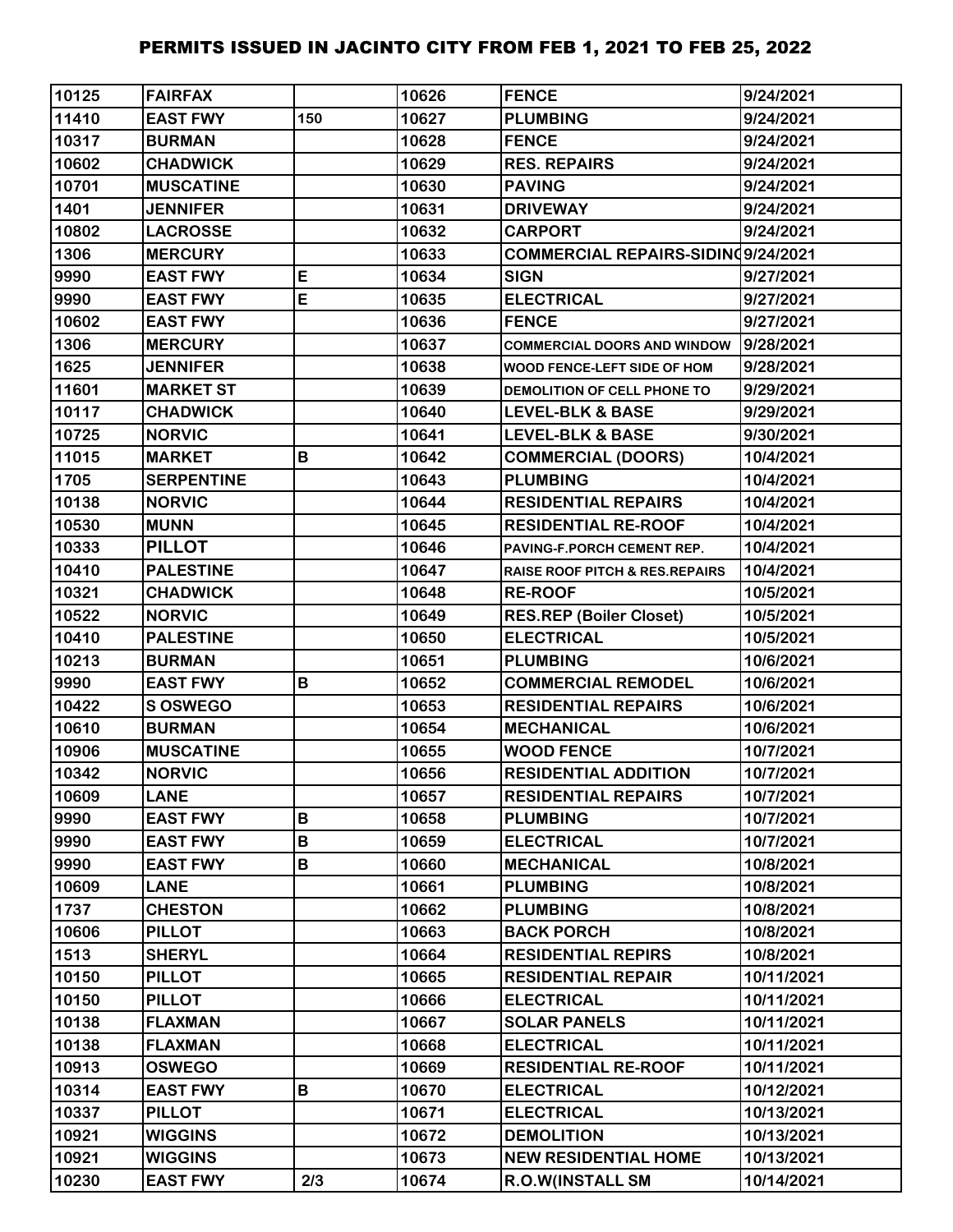| 10502 | <b>PILLOT</b>     |     | 10675 | <b>REPLACE SIDING</b>                     | 10/14/2021 |
|-------|-------------------|-----|-------|-------------------------------------------|------------|
| 10909 | <b>MUSCATINE</b>  |     | 10676 | <b>RESIDENTIAL REPAIR</b>                 | 10/14/2021 |
| 10610 | <b>BURMAN</b>     |     | 10677 | <b>ELECTRICAL</b>                         | 10/14/2021 |
| 11410 | <b>EAST FWY</b>   | 150 | 10678 | <b>FIRE PROTECTION</b>                    | 10/15/2021 |
| 10529 | <b>LACROSSE</b>   |     | 10679 | <b>REROOF</b>                             | 10/15/2021 |
| 4202  | <b>FIDELITY</b>   |     | 10680 | <b>SIGN</b>                               | 10/15/2021 |
| 4202  | <b>FIDELITY</b>   |     | 10681 | <b>ELECTRICAL</b>                         | 10/15/2021 |
| 11117 | <b>MARKET</b>     |     | 10682 | <b>FENCE</b>                              | 10/15/2021 |
| 10134 | <b>PALESTINE</b>  |     | 10683 | <b>PLUMBING</b>                           | 10/18/2021 |
| 9990  | <b>EAST FWY</b>   | B   | 10684 | <b>PLUMBING</b>                           | 10/18/2021 |
| 10433 | <b>PALESTINE</b>  |     | 10685 | <b>RE-ROOF ONLY</b>                       | 10/19/2021 |
| 10433 | <b>PALESTINE</b>  |     | 10686 | <b>DRIVEWAY-HAS DIP-GUTTER</b>            | 10/19/2021 |
| 10525 | <b>BURMAN</b>     |     | 10687 | <b>PLUMBING</b>                           | 10/19/2021 |
| 10214 | <b>PALESTINE</b>  |     | 10688 | <b>LEVEL-SLAB</b>                         | 10/19/2021 |
| 10606 | <b>CHADWICK</b>   |     | 10689 | <b>ACCESSORY BUILDING</b>                 | 10/19/2021 |
| 1606  | <b>BELIN</b>      |     | 10690 | <b>PLUMBING</b>                           | 10/19/2021 |
| 1638  | <b>BELIN</b>      |     | 10691 | <b>GRADE/FILL DIRT</b>                    | 10/19/2021 |
| 10149 | <b>FLAXMAN</b>    |     | 10692 | <b>REROOF</b>                             | 10/20/2021 |
| 10912 | <b>EAST FWY</b>   |     | 10693 | <b>WALL SIGN</b>                          | 10/20/2021 |
| 10912 | <b>EAST FWY</b>   |     | 10694 | DOUBLE SIDED SIGN ON POLE 10/20/2021      |            |
| 10149 | <b>FAIRFAX</b>    |     | 10695 | <b>PLUMBING</b>                           | 10/20/2021 |
| 1501  | <b>JENNIFER</b>   |     | 10696 | <b>RESIDENTIAL REPAIRS</b>                | 10/21/2021 |
| 10114 | <b>PALESTINE</b>  |     | 10697 | NEW RESIDENTIAL - BUILDING 10/21/2021     |            |
| 1638  | <b>BELIN</b>      |     | 10698 | <b>WOOD FENCE</b>                         | 10/21/2021 |
| 10909 | <b>MUSCATINE</b>  |     | 10699 | BLOCK & BASE FOUNDATION (10/21/2021       |            |
| 10522 | <b>FLAXMAN</b>    |     | 10700 | <b>DRIVEWAY</b>                           | 10/21/2021 |
| 10226 | <b>MUNN</b>       |     | 10701 | <b>RESIDENTIAL RE-ROOF</b>                | 10/22/2021 |
| 10125 | <b>RUMAR</b>      |     | 10702 | RESD REP-BTHRM FLRS/SHWR 10/22/2021       |            |
| 10521 | <b>NORVIC</b>     |     | 10703 | ACCESSORY BUILDING-SHED 10/25/2021        |            |
| 10117 | <b>PALESTINE</b>  |     | 10704 | RES.REPAIRS(SIDING, PAINT, F   10/25/2021 |            |
| 10518 | <b>WIGGINS</b>    |     | 10705 | <b>ACCESSORY BUILDING</b>                 | 10/25/2021 |
| 10725 | <b>NORVIC</b>     |     | 10706 | <b>PLUMBING</b>                           | 10/25/2021 |
| 10409 | <b>N LACROSSE</b> |     | 10707 | <b>RESIDENTIAL REPAIRS</b>                | 10/26/2021 |
| 10530 | <b>NORVIC</b>     |     | 10708 | <b>REPLACE SIDING</b>                     | 10/26/2021 |
| 1405  | <b>HOLLAND</b>    |     | 10709 | <b>PLUMBING</b>                           | 10/27/2021 |
| 10608 | <b>OSWEGO</b>     |     | 10710 | <b>SOLAR PANELS</b>                       | 10/27/2021 |
| 10608 | <b>OSWEGO</b>     |     | 10711 | <b>ELECTRICAL</b>                         | 10/27/2021 |
| 10333 | <b>MUNN</b>       |     | 10712 | <b>RESIDENTIAL RE-ROOF</b>                | 10/27/2021 |
| 10905 | <b>VERANO</b>     |     | 10713 | <b>PLUMBING</b>                           | 10/28/2021 |
| 10433 | <b>PALESTINE</b>  |     | 10714 | <b>ELECTRICAL</b>                         | 10/28/2021 |
| 10237 | <b>PILLOT</b>     |     | 10715 | <b>ELECTRICAL</b>                         | 10/28/2021 |
| 10209 | <b>FLAXMAN</b>    |     | 10716 | <b>RESIDENTIAL RE-ROOF</b>                | 10/28/2021 |
| 1613  | <b>MERCURY</b>    |     | 10717 | <b>MECHANICAL</b>                         | 10/29/2021 |
| 10114 | <b>PALESTINE</b>  |     | 10718 | <b>PLUMBING</b>                           | 10/29/2021 |
| 11506 | <b>LANE</b>       |     | 10719 | <b>ELECTRICAL</b>                         | 10/29/2021 |
| 10901 | <b>LACROSSE</b>   |     | 10720 | <b>WOOD FENCE 6FT TALL</b>                | 11/1/2021  |
| 10901 | <b>OSWEGO</b>     |     | 10721 | NEW GARAGE FOUNDATION ONL 11/1/2021       |            |
| 1613  | <b>MERCURY</b>    |     | 10722 | <b>DRIVEWAY</b>                           | 11/1/2021  |
| 10334 | <b>FAIRFAX</b>    |     | 10723 | <b>FENCE AND SIDING</b>                   | 11/1/2021  |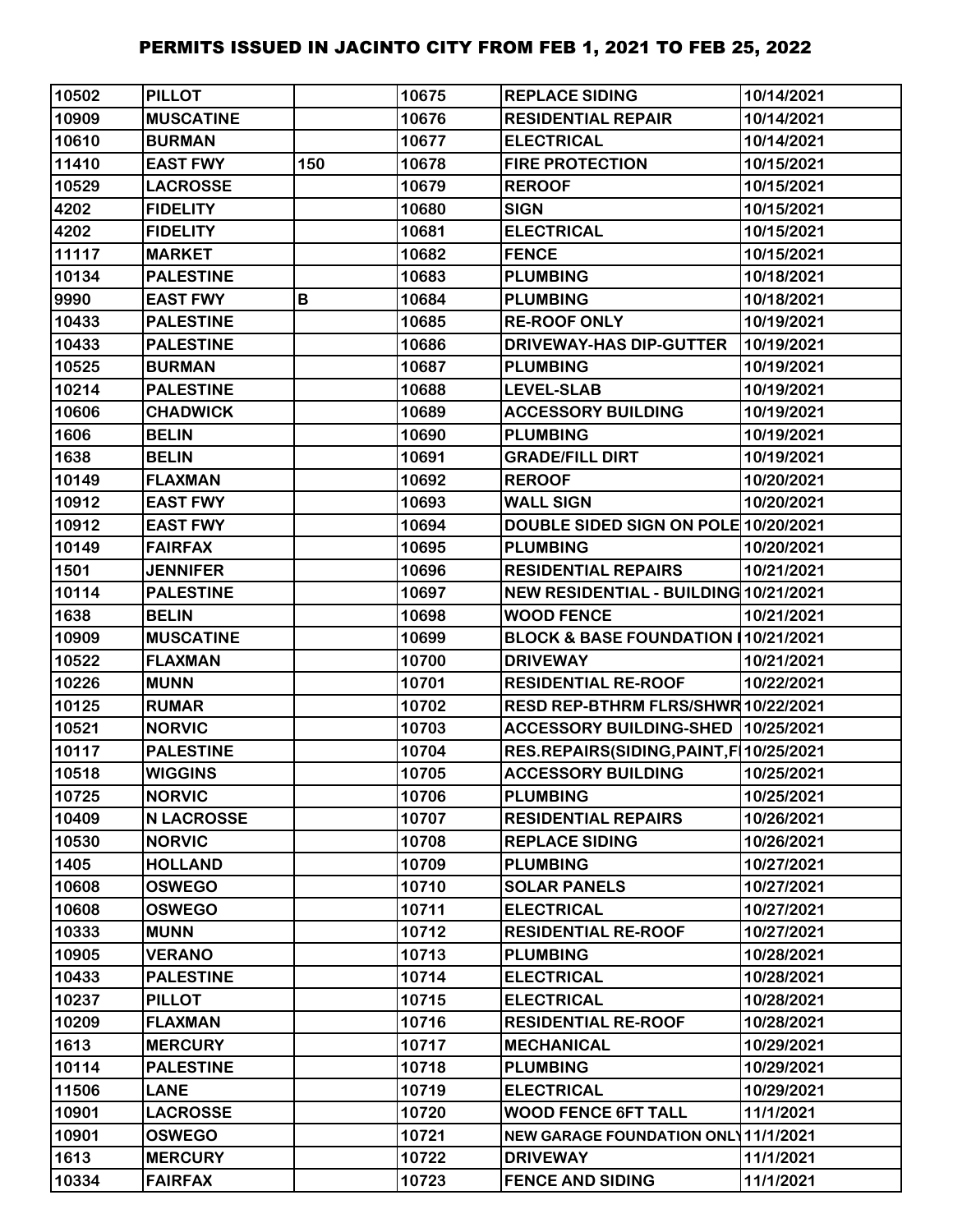| 10345 | <b>FLAXMAN</b>    |   | 10724 | <b>DRIVEWAY</b>                      | 11/1/2021  |
|-------|-------------------|---|-------|--------------------------------------|------------|
| 10605 | <b>BURMAN</b>     |   | 10725 | <b>REROOF</b>                        | 11/1/2021  |
| 10203 | <b>MARKET</b>     | H | 10726 | <b>ELECTRICAL</b>                    | 11/1/2021  |
| 1529  | <b>JENNIFER</b>   |   | 10727 | <b>PLUMBING</b>                      | 11/2/2021  |
| 10421 | <b>MUSCATINE</b>  |   | 10728 | <b>FOUNDATION REPAIR</b>             | 11/3/2021  |
| 10118 | <b>MUNN</b>       |   | 10729 | <b>DEMOLITION (GARAGE)</b>           | 11/3/2021  |
| 10150 | <b>WIGGINS</b>    |   | 10730 | <b>REROOF</b>                        | 11/3/2021  |
| 10202 | <b>WIGGINS</b>    |   | 10732 | <b>RESIDENTIAL RE-ROOF</b>           | 11/5/2021  |
| 10734 | <b>NORVIC</b>     |   | 10734 | <b>ELECTRICAL</b>                    | 11/5/2021  |
| 10237 | <b>PILLOT</b>     |   | 10735 | <b>MECHANICAL</b>                    | 11/5/2021  |
| 10706 | <b>LACROSSE</b>   |   | 10736 | <b>PLUMBING</b>                      | 11/8/2021  |
| 1726  | <b>BELIN</b>      |   | 10737 | <b>RESIDENTIAL REPAIRS</b>           | 11/8/2021  |
| 11021 | <b>FLAXMAN</b>    |   | 10738 | <b>REROOF</b>                        | 11/8/2021  |
| 10342 | <b>NORVIC</b>     |   | 10739 | <b>ELECTRICAL</b>                    | 11/8/2021  |
| 10713 | <b>MUSCATINE</b>  |   | 10740 | <b>ELECTRICAL</b>                    | 11/8/2021  |
| 10905 | <b>INVIERNO</b>   |   | 10741 | <b>DEMOLITION</b>                    | 11/8/2021  |
| 10214 | <b>PALESTINE</b>  |   | 10742 | <b>RESIDENTIAL REPAIRS</b>           | 11/9/2021  |
| 10701 | <b>PILLOT</b>     |   | 10743 | <b>ELECTRICAL</b>                    | 11/9/2021  |
| 10317 | <b>MUNN</b>       |   | 10744 | <b>REROOF</b>                        | 11/9/2021  |
| 1514  | <b>BELIN</b>      |   | 10745 | <b>RESIDENTIAL ADDITION</b>          | 11/10/2021 |
| 10230 | EAST FWY 2/3      |   | 10746 | <b>ELECTRICAL</b>                    | 11/10/2021 |
| 10142 | <b>NORVIC</b>     |   | 10747 | <b>PLUMBING - GTO</b>                | 11/10/2021 |
| 10706 | <b>FLAXMAN</b>    |   | 10748 | <b>SIDING</b>                        | 11/10/2021 |
| 11617 | <b>LORD</b>       |   | 10749 | <b>FENCE (GATE)</b>                  | 11/11/2021 |
| 10634 | <b>CHADWICK</b>   |   | 10750 | <b>ELECTRICAL</b>                    | 11/11/2021 |
| 10743 | <b>NORVIC</b>     |   | 10751 | <b>PLUMBING</b>                      | 11/11/2021 |
| 10401 | <b>FLAXMAN</b>    |   | 10752 | SIDING, WINDOWS & DOORS              | 11/11/2021 |
| 10230 | <b>EAST FWY</b>   |   | 10753 | <b>PLUMBING</b>                      | 11/11/2021 |
| 11420 | <b>LANE</b>       |   | 10754 | <b>ELECTRICAL</b>                    | 11/11/2021 |
| 10345 | <b>N LACROSSE</b> |   | 10755 | <b>SIDING AND WINDOWS</b>            | 11/12/2021 |
| 1513  | <b>SHERYL</b>     |   | 10756 | <b>ELECTRICAL</b>                    | 11/12/2021 |
| 11500 | <b>EAST FWY</b>   |   | 10757 | <b>ELECTRICAL - SIGN</b>             | 11/12/2021 |
| 11500 | <b>EAST FWY</b>   |   | 10758 | SIGN A, B, C & D                     | 11/12/2021 |
| 1708  | <b>KERBY</b>      |   | 10759 | <b>REROOF</b>                        | 11/15/2021 |
| 10705 | <b>MARKET</b>     |   | 10761 | PAVING-PARKING LOT REPAIR 11/15/2021 |            |
| 11519 | <b>MARKET ST</b>  |   | 10762 | <b>PLUMBING</b>                      | 11/15/2021 |
| 10101 | <b>NORVIC</b>     |   | 10763 | <b>REROOF</b>                        | 11/17/2021 |
| 10714 | <b>FLAXMAN</b>    |   | 10764 | <b>ACCESSORY BUIILDING</b>           | 11/17/2021 |
| 10501 | <b>MUSCATINE</b>  |   | 10765 | REPLACE SHEET METAL ROOF 11/18/2021  |            |
| 10512 | <b>MUSCATINE</b>  |   | 10766 | <b>PAVING</b>                        | 11/18/2021 |
| 11519 | <b>MARKET ST</b>  |   | 10767 | <b>PLUMBING</b>                      | 11/18/2021 |
| 10142 | <b>PALESTINE</b>  |   | 10768 | <b>CARPORT</b>                       | 11/18/2021 |
| 10409 | N OSWEGO          |   | 10769 | <b>CARPORT</b>                       | 11/18/2021 |
| 10336 | <b>PALESTINE</b>  |   | 10770 | <b>SIGN</b>                          | 11/19/2021 |
| 1402  | <b>HOLLAND</b>    |   | 10771 | <b>MECHANICAL</b>                    | 11/19/2021 |
| 1613  | <b>MERCURY</b>    |   | 10772 | <b>ELECTRICAL</b>                    | 11/19/2021 |
| 11519 | <b>MARKET ST</b>  |   | 10773 | <b>PAVING</b>                        | 11/19/2021 |
| 10921 | <b>WIGGINS</b>    |   | 10774 | <b>PLUMBING</b>                      | 11/19/2021 |
| 10429 | <b>PALESTINE</b>  |   | 10775 | <b>PAVING</b>                        | 11/19/2021 |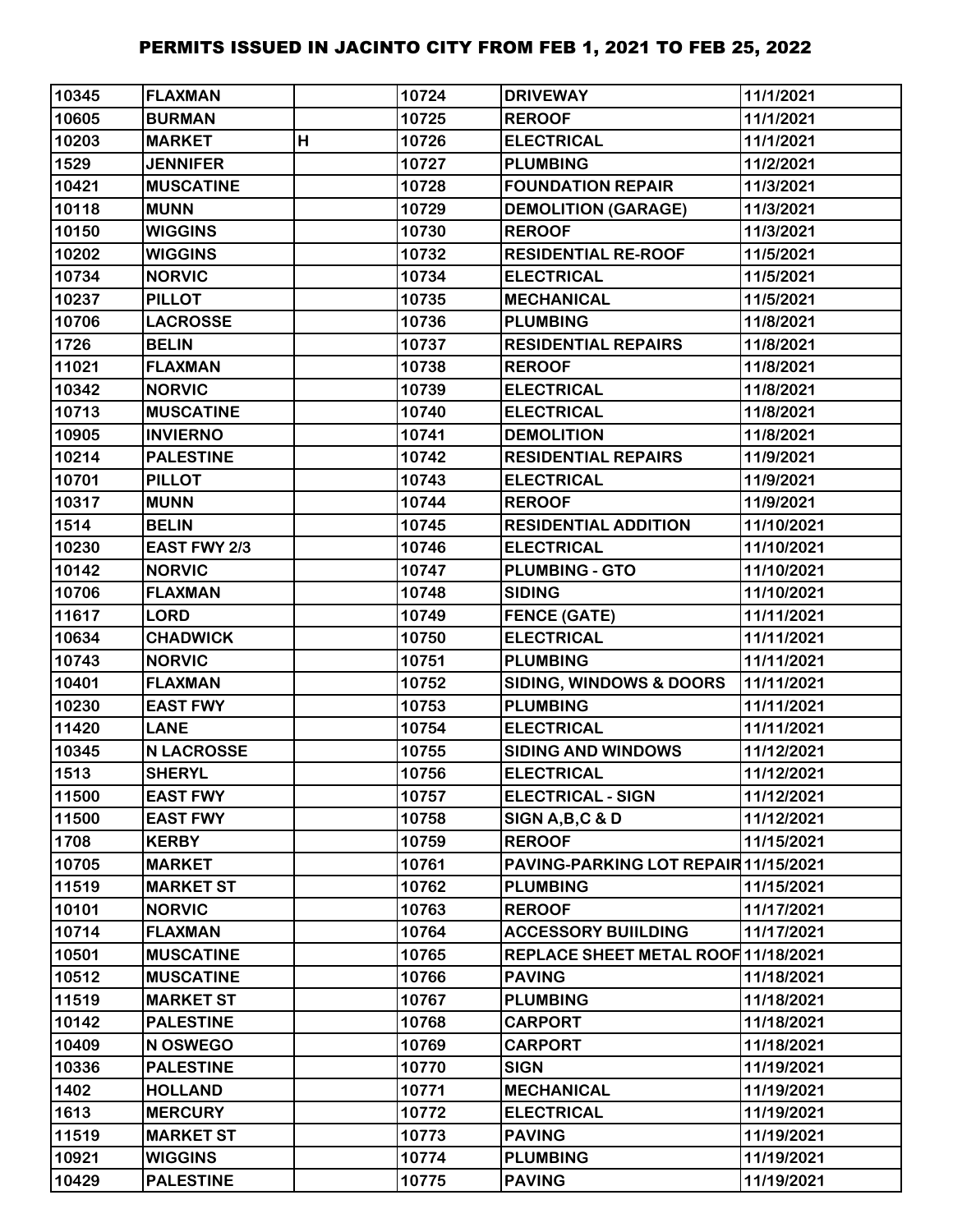| 11501 | <b>TILIA</b>     | 10776 | <b>RESIDENTIAL ADDITION &amp; REPAIR11/22/2021</b> |            |
|-------|------------------|-------|----------------------------------------------------|------------|
| 11450 | <b>EAST FWY</b>  | 10777 | NEW LED DIGITAL BILLBOARD 11/22/2021               |            |
| 10832 | <b>LANE</b>      | 10778 | <b>PLUMBING</b>                                    | 11/22/2021 |
| 1625  | <b>JENNIFER</b>  | 10779 | <b>PLUMBING</b>                                    | 11/22/2021 |
| 10518 | <b>FLAXMAN</b>   | 10780 | <b>REROOF</b>                                      | 11/22/2021 |
| 1211  | <b>MERCURY</b>   | 10781 | <b>REPAIR SHED</b>                                 | 11/22/2021 |
| 1317  | <b>JENNIFER</b>  | 10782 | <b>REPLACE SIDING</b>                              | 11/22/2021 |
| 10230 | <b>EAST FWY</b>  | 10783 | <b>DEMOLITION</b>                                  | 11/23/2021 |
| 10525 | <b>BURMAN</b>    | 10784 | <b>MECHANICAL</b>                                  | 11/23/2021 |
| 10525 | <b>BURMAN</b>    | 10785 | <b>ELECTRICAL</b>                                  | 11/24/2021 |
| 11216 | <b>MUNN</b>      | 10786 | <b>PLUMBING</b>                                    | 11/24/2021 |
| 10230 | <b>EAST FWY</b>  | 10787 | NEW COMMERCIAL - BUILDING 11/24/2021               |            |
| 10909 | <b>MUSCATINE</b> | 10788 | <b>RESIDENTIAL RE-ROOF</b>                         | 11/24/2021 |
| 10810 | <b>BURMAN</b>    | 10789 | <b>PAVING</b>                                      | 11/29/2021 |
| 10101 | <b>FLAXMAN</b>   | 10790 | <b>PLUMBING</b>                                    | 11/29/2021 |
| 11020 | <b>MUNN</b>      | 10791 | <b>CARPORT</b>                                     | 11/29/2021 |
| 10214 | <b>PALESTINE</b> | 10792 | <b>PLUMBING</b>                                    | 11/30/2021 |
| 11216 | <b>MUNN</b>      | 10793 | <b>PLUMBING</b>                                    | 12/1/2021  |
| 1506  | <b>CHESTON</b>   | 10794 | <b>ACCESSORY BUILDING</b>                          | 12/1/2021  |
| 10233 | <b>MUNN</b>      | 10795 | <b>ACCESSORY BUILDING</b>                          | 12/2/2021  |
| 10934 | <b>EAST FWY</b>  | 10796 | <b>SIGN</b>                                        | 12/3/2021  |
| 10934 | <b>EAST FWY</b>  | 10797 | <b>ELECTRICAL</b>                                  | 12/3/2021  |
| 10934 | <b>VERANO</b>    | 10798 | <b>DEMOLITION</b>                                  | 12/6/2021  |
| 10214 | <b>PALESTINE</b> | 10799 | <b>ELECTRICAL</b>                                  | 12/6/2021  |
| 11016 | <b>MUNN</b>      | 10800 | RESIDENTIAL REPAIRS & LEV 12/6/2021                |            |
| 1301  | <b>JENNIFER</b>  | 10801 | <b>REROOF</b>                                      | 12/7/2021  |
| 1402  | <b>HOLLAND</b>   | 10802 | <b>FENCE-IRON BAR</b>                              | 12/7/2021  |
| 10826 | <b>MUSCATINE</b> | 10803 | <b>REPLACE STUCCO SIDING</b>                       | 12/8/2021  |
| 10509 | <b>MUNN</b>      | 10804 | <b>ACCESSORY BUILDING (SHED)12/8/2021</b>          |            |
| 10802 | <b>MUSCATINE</b> | 10805 | <b>FENCE-IRON BAR</b>                              | 12/9/2021  |
| 1734  | <b>BELIN</b>     | 10806 | <b>FENCE</b>                                       | 12/9/2021  |
| 10230 | <b>EAST FWY</b>  | 10807 | UNDERGROUND STORAGE TANK 12/9/2021                 |            |
| 1705  | <b>CASPERSON</b> | 10808 | <b>REROOF</b>                                      | 12/9/2021  |
| 10909 | <b>MUSCATINE</b> | 10809 | <b>DRIVEWAY</b>                                    | 12/9/2021  |
| 10921 | <b>WIGGINS</b>   | 10810 | <b>MECHANICAL</b>                                  | 12/13/2021 |
| 10729 | <b>PILLOT</b>    | 10811 | <b>ELECTRICAL</b>                                  | 12/13/2021 |
| 935   | <b>MERCURY</b>   | 10812 | <b>ELECTRICAL</b>                                  | 12/14/2021 |
| 10921 | <b>WIGGINS</b>   | 10813 | <b>PLUMBING</b>                                    | 12/14/2021 |
| 10325 | <b>MARKET C</b>  | 10814 | <b>MECHANICAL</b>                                  | 12/14/2021 |
| 10821 | <b>MUSCATINE</b> | 10815 | <b>PLUMBING</b>                                    | 12/14/2021 |
| 10114 | <b>PALESTINE</b> | 10816 | <b>ELECTRICAL</b>                                  | 12/14/2021 |
| 10921 | <b>WIGGINS</b>   | 10817 | <b>ELECTRICAL</b>                                  | 12/15/2021 |
| 10729 | <b>PILLOT</b>    | 10818 | <b>REPLACE WINDOW,</b>                             | 12/15/2021 |
| 10237 | <b>PILLOT</b>    | 10819 | <b>DRIVEWAY AND PA</b>                             | 12/15/2021 |
| 10633 | <b>FLAXMAN</b>   | 10820 | <b>NEW RESIDENTIAL HOUSE</b>                       | 12/15/2021 |
| 10502 | <b>PALESTINE</b> | 10821 | <b>FENCE</b>                                       | 12/15/2021 |
| 1405  | <b>HOLLAND</b>   | 10822 | <b>FIRE PROTECTION</b>                             | 12/16/2021 |
| 10114 | <b>PALESTINE</b> | 10823 | <b>MECHANICAL</b>                                  | 12/16/2021 |
| 10138 | <b>PILLOT</b>    | 10824 | <b>ACCESSORY BUILDING</b>                          | 12/16/2021 |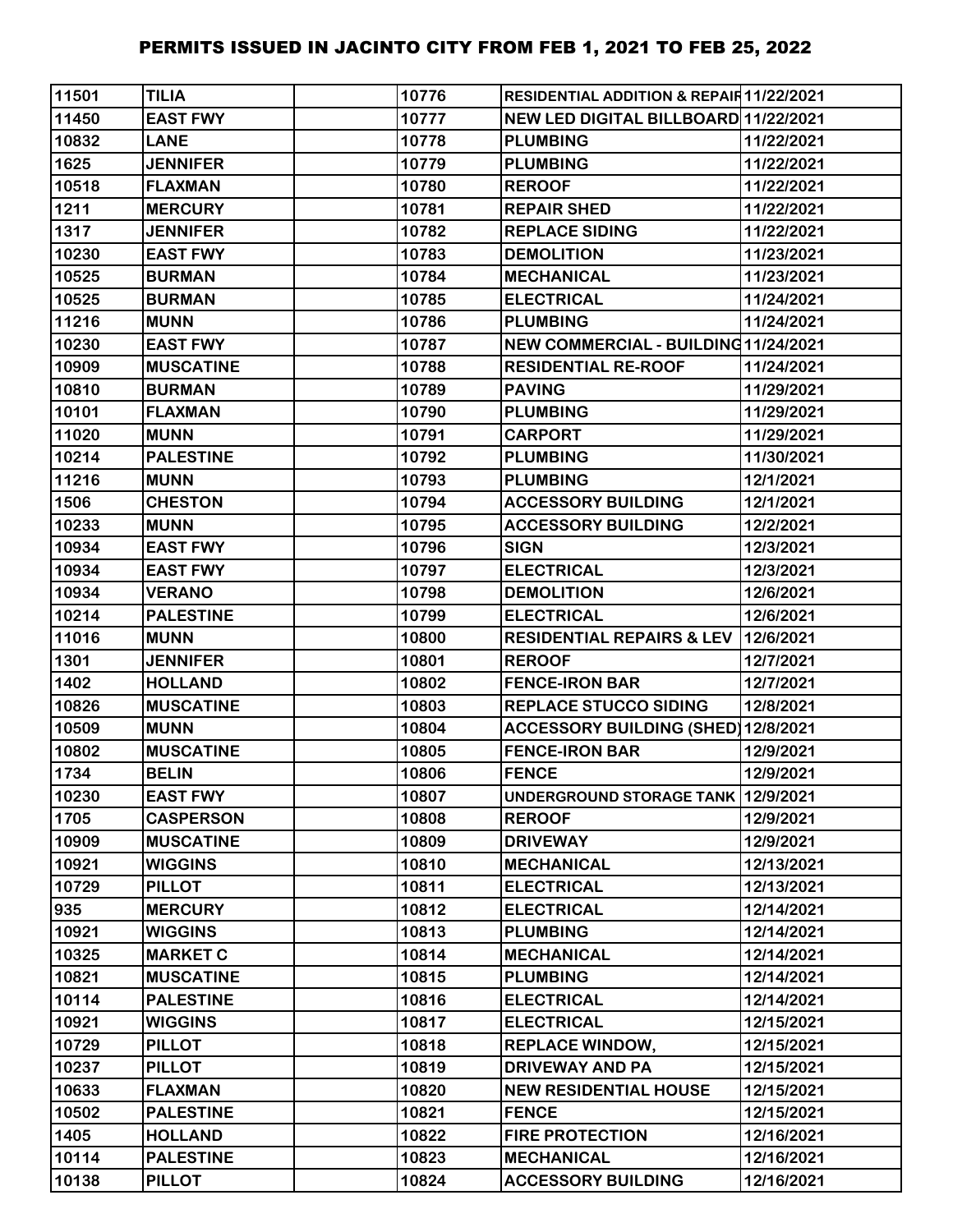| 10317 | <b>MUNN</b>       | 10825 | REPLACE WINDOWS & PAVING12/20/2021 |            |
|-------|-------------------|-------|------------------------------------|------------|
| 10434 | <b>PILLOT</b>     | 10826 | <b>NEW MAIL BOX</b>                | 12/21/2021 |
| 10142 | <b>NORVIC</b>     | 10827 | <b>FOUNDATION REPAIR</b>           | 12/22/2021 |
| 11509 | <b>FLAXMAN</b>    | 10828 | <b>RESIDENTIAL REMODEL</b>         | 12/22/2021 |
| 1430  | <b>HORATIO</b>    | 10829 | <b>PLUMBING</b>                    | 12/27/2021 |
| 10122 | <b>WIGGINS</b>    | 10830 | <b>REPLACE SIDING</b>              | 12/28/2021 |
| 10608 | <b>OSWEGO</b>     | 10831 | <b>DRIVEWAY</b>                    | 12/28/2021 |
| 10230 | <b>EAST FWY</b>   | 10832 | <b>PLUMBING</b>                    | 12/28/2021 |
| 1301  | <b>JENNIFER</b>   | 10833 | <b>ACCESSORY BUILDING</b>          | 12/28/2021 |
| 1713  | <b>HOLLAND</b>    | 10834 | <b>ACCESSORY BLDG- (C</b>          | 12/29/2021 |
| 10317 | <b>WIGGINS</b>    | 10835 | <b>ELECTRICAL</b>                  | 12/29/2021 |
| 10912 | <b>EAST FWY</b>   | 10836 | <b>COMMERCIAL REMODEL</b>          | 12/29/2021 |
| 10101 | <b>PILLOT</b>     | 10837 | <b>ELECTRICAL</b>                  | 12/29/2021 |
| 10410 | N OSWEGO          | 10838 | <b>CARPORT-METAL/GALV</b>          | 12/30/2021 |
| 10230 | <b>EAST FWY</b>   | 10839 | <b>ELECTRICAL</b>                  | 1/3/2022   |
| 10137 | <b>RUMAR</b>      | 10840 | PAVING(ON PREMISES SIDEWALK        | 1/3/2022   |
| 11509 | <b>FLAXMAN</b>    | 10841 | <b>PLUMBING</b>                    | 1/3/2022   |
| 10101 | <b>PILLOT</b>     | 10842 | <b>MECHANICAL</b>                  | 1/3/2022   |
| 10429 | <b>WIGGINS</b>    | 10843 | <b>ELECTRICAL</b>                  | 1/4/2022   |
| 1529  | <b>JENNIFER</b>   | 10844 | <b>PAVING</b>                      | 1/4/2022   |
| 10714 | <b>FLAXMAN</b>    | 10845 | <b>PAVING</b>                      | 1/5/2022   |
| 10214 | <b>PALESTINE</b>  | 10846 | <b>PLUMBING</b>                    | 1/5/2022   |
| 10608 | <b>OSWEGO</b>     | 10847 | <b>RESIDENTIAL-REMODEL(S</b>       | 1/5/2022   |
| 10608 | <b>OSWEGO</b>     | 10848 | <b>ELECTRICAL FOR SOLAR</b>        | 1/5/2022   |
| 10906 | <b>FLAXMAN</b>    | 10849 | RES.-REM(FOUNDATION-FUTURE         | 1/5/2022   |
| 1423  | KERBEY 1/2        | 10850 | <b>ELECTRICAL</b>                  | 1/5/2022   |
| 10809 | <b>MUSCATINE</b>  | 10851 | <b>DRIVEWAY</b>                    | 1/5/2022   |
| 10305 | <b>FLAXMAN</b>    | 10852 | <b>FENCE</b>                       | 1/5/2022   |
| 10142 | <b>NORVIC</b>     | 10853 | <b>RESIDENTIAL REPAIRS</b>         | 1/5/2022   |
| 10814 | <b>LACROSSE</b>   | 10854 | <b>RESIDENTIAL - REMODEL</b>       | 1/6/2022   |
| 1402  | <b>HOLLAND</b>    | 10855 | <b>NEW COMMERCIAL - BUILDING R</b> | 1/10/2022  |
| 1421  | <b>SERPENTINE</b> | 10856 | RES.REP.(RELEVEL A FLOOR/NE        | 1/11/2022  |
| 10717 | <b>PILLOT</b>     | 10857 | RES.REPAIRS(SIDING&WINDOWS)        | 1/11/2022  |
| 11519 | <b>MARKET ST</b>  | 10858 | FIRE PROTECTION(FIRE ALARM)        | 1/11/2022  |
| 11505 | <b>SEAGRAM</b>    | 10859 | <b>RESIDENTIAL - REMODEL</b>       | 1/11/2022  |
| 11509 | <b>FLAXMAN</b>    | 10860 | <b>ELECTRICAL</b>                  | 1/11/2022  |
| 10912 | <b>EAST FWY</b>   | 10861 | <b>PLUMBING</b>                    | 1/11/2022  |
| 1501  | <b>JENNIFER</b>   | 10862 | <b>ELECTRICAL</b>                  | 1/12/2022  |
| 10230 | <b>EAST FWY</b>   | 10863 | <b>MECHANICAL</b>                  | 1/12/2022  |
| 10230 | <b>EAST FWY</b>   | 10864 | <b>REFRIGERATION</b>               | 1/12/2022  |
| 10521 | <b>FAIRFAX</b>    | 10865 | <b>ELECTRICAL</b>                  | 1/13/2022  |
| 10324 | <b>PALESTINE</b>  | 10866 | <b>SIGN</b>                        | 1/14/2022  |
| 10101 | <b>PILLOT</b>     | 10867 | <b>PLUMBING</b>                    | 1/14/2022  |
| 10417 | <b>FLAXMAN</b>    | 10868 | <b>RESIDENTIAL REPAIRS</b>         | 1/14/2022  |
| 10912 | <b>EAST FWY</b>   | 10869 | <b>ELECTRICAL</b>                  | 1/18/2022  |
| 11509 | <b>FLAXMAN</b>    | 10870 | <b>MECHANICAL</b>                  | 1/18/2022  |
| 10714 | <b>PILLOT</b>     | 10871 | <b>ELECTRICAL</b>                  | 1/19/2022  |
| 11105 | <b>OSWEGO</b>     | 10872 | RESIDENTIAL REPAIRS(REROOF&SIDING) | 1/19/2022  |
| 10405 | <b>BURMAN</b>     | 10873 | <b>ACCESSORY BLDG</b>              | 1/20/2022  |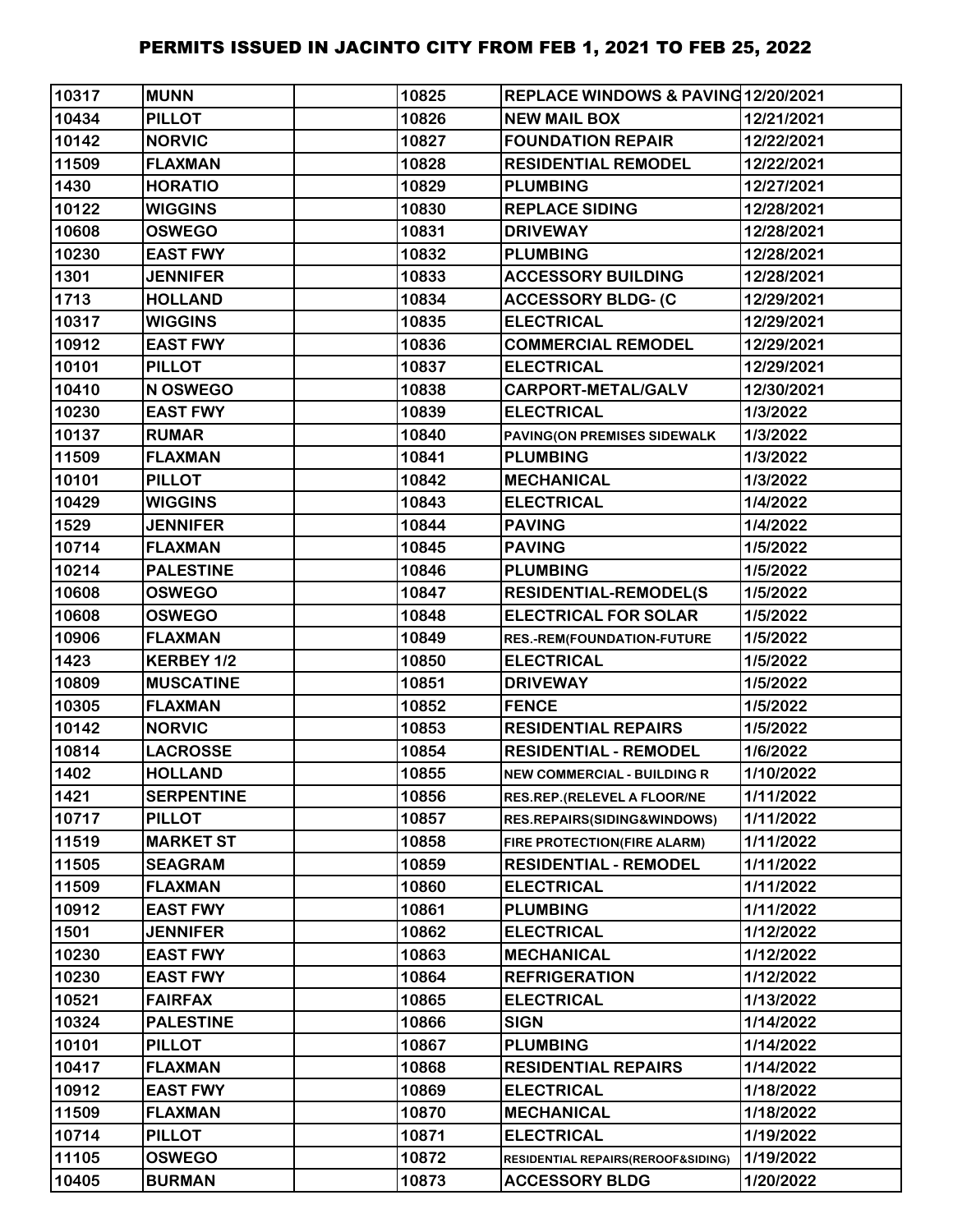| 11006 | <b>WIGGINS</b>    |   | 10874 | <b>SOLAR PANELS</b>                            | 1/20/2022 |
|-------|-------------------|---|-------|------------------------------------------------|-----------|
| 11006 | <b>WIGGINS</b>    |   | 10875 | <b>ELECTRICAL</b>                              | 1/20/2022 |
| 10619 | <b>LACROSSE</b>   |   | 10876 | <b>SOLAR PANELS</b>                            | 1/20/2022 |
| 10619 | <b>LACROSSE</b>   |   | 10877 | <b>ELECTRICAL</b>                              | 1/20/2022 |
| 10413 | <b>OSWEGO</b>     | N | 10878 | <b>RESIDENTIAL REPAIRS</b>                     | 1/20/2022 |
| 10611 | <b>LACROSSE</b>   |   | 10879 | <b>RESIDENTIAL REPAIRS &amp; RER01/21/2022</b> |           |
| 10230 | <b>EAST FWY</b>   |   | 10880 | <b>DOUBLE SIDED SIGN</b>                       | 1/21/2022 |
| 11110 | <b>VERANO</b>     |   | 10881 | <b>DRIVEWAY</b>                                | 1/21/2022 |
| 1514  | <b>BELIN</b>      |   | 10882 | <b>PLUMBING</b>                                | 1/21/2022 |
| 10230 | <b>EAST FWY</b>   |   | 10883 | <b>DRIVEWAY</b>                                | 1/21/2022 |
| 10230 | <b>EATS FWY</b>   |   | 10884 | <b>ELECTRICAL</b>                              | 1/21/2022 |
| 10121 | <b>WIGGINS</b>    |   | 10885 | <b>PLUMBING</b>                                | 1/24/2022 |
| 1501  | <b>JENNIFER</b>   |   | 10886 | <b>MECHANICAL</b>                              | 1/24/2022 |
| 10611 | <b>PALESTINE</b>  |   | 10887 | REROOF(PATIOCOVERMETAL/SKYLIGHTS) 1/24/2022    |           |
| 11010 | <b>VERANO</b>     |   | 10888 | <b>RESIDENTIAL ADDITION</b>                    | 1/25/2022 |
| 10810 | <b>BURMAN</b>     |   | 10889 | <b>RE-ROOF</b>                                 | 1/26/2022 |
| 11505 | <b>SEAGRAM</b>    |   | 10890 | <b>ELECTRICAL</b>                              | 1/26/2022 |
| 10510 | <b>LACROSSE</b>   |   | 10891 | <b>RESIDENTIAL REPAIRS</b>                     | 1/27/2022 |
| 10201 | <b>MUNN</b>       |   | 10892 | <b>PLUMBING</b>                                | 1/27/2022 |
| 10609 | <b>NORVIC</b>     |   | 10893 | <b>WOOD FENCE</b>                              | 1/27/2022 |
| 10150 | <b>MUNN</b>       |   | 10894 | <b>RESIDENTIAL -RE-ROOF</b>                    | 1/31/2022 |
| 1226  | <b>MERCURY</b>    |   | 10895 | <b>PLUMBING</b>                                | 1/31/2022 |
| 10422 | <b>SLACROSSE</b>  |   | 10896 | <b>FENCE</b>                                   | 2/1/2022  |
| 1622  | <b>CHESTON</b>    |   | 10897 | <b>RESIDENTIAL ADDITION</b>                    | 2/1/2022  |
| 1622  | <b>CHESTON</b>    |   | 10898 | <b>PLUMBING</b>                                | 2/1/2022  |
| 10421 | S OSWEGO          |   | 10899 | <b>SOLAR PANELS</b>                            | 2/2/2022  |
| 10421 | S OSWEGO          |   | 10900 | <b>ELECTRICAL</b>                              | 2/2/2022  |
| 11402 | <b>MUNN</b>       |   | 10901 | <b>PLUMBING</b>                                | 2/2/2022  |
| 10729 | <b>PILLOT</b>     |   | 10902 | <b>MECHANICAL</b>                              | 2/2/2022  |
| 10325 | <b>SLACROSSE</b>  |   | 10903 | <b>RESIDENTIAL REPAIRS</b>                     | 2/3/2022  |
| 10611 | <b>PALESTINE</b>  |   | 10904 | <b>PLUMBING</b>                                | 2/3/2022  |
| 10137 | <b>RUMAR</b>      |   | 10905 | <b>FENCE</b>                                   | 2/3/2022  |
| 10902 | <b>LANE</b>       |   | 10906 | <b>DRIVEWAY/PAVING</b>                         | 2/4/2022  |
| 10222 | <b>NORVIC</b>     |   | 10907 | <b>PLUMBING</b>                                | 2/8/2022  |
| 10414 | <b>NORVIC</b>     |   | 10908 | <b>PAVING</b>                                  | 2/8/2022  |
| 10222 | <b>MUNN</b>       |   | 10909 | <b>FENCE</b>                                   | 2/9/2022  |
| 11605 | <b>FLAXMAN</b>    |   | 10910 | <b>RESIDENTIAL RE-ROOF</b>                     | 2/9/2022  |
| 10138 | <b>NORVIC</b>     |   | 10911 | <b>PLUMBING</b>                                | 2/9/2022  |
| 11010 | <b>VERANO</b>     |   | 10912 | <b>DRIVEWAY</b>                                | 2/10/2022 |
| 10333 | <b>N LACROSSE</b> |   | 10913 | <b>RESIDENTIAL RE-ROOF</b>                     | 2/11/2022 |
| 11505 | <b>OGLESBY</b>    |   | 10914 | <b>PLUMBING</b>                                | 2/14/2022 |
| 10230 | <b>FAIRFAX</b>    |   | 10915 | PLUMBING-GAS GENERATOR                         | 2/14/2022 |
| 10414 | <b>SLACROSSE</b>  |   | 10916 | <b>ELECTRICAL</b>                              | 2/14/2022 |
| 1306  | <b>MERCURY</b>    |   | 10917 | <b>6FT TALL WOOD FENCE</b>                     | 2/14/2022 |
| 11501 | <b>TILIA</b>      |   | 10918 | <b>PLUMBING</b>                                | 2/15/2022 |
| 1105  | <b>FLINT</b>      |   | 10919 | <b>ELECTRICAL</b>                              | 2/15/2022 |
| 10142 | <b>NORVIC</b>     |   | 10920 | <b>ELECTRICAL</b>                              | 2/16/2022 |
| 10237 | <b>MARKET</b>     |   | 10921 | <b>ELECTRICAL</b>                              | 2/16/2022 |
| 10142 | <b>NORVIC</b>     |   | 10922 | <b>MECHANICAL</b>                              | 2/17/2022 |